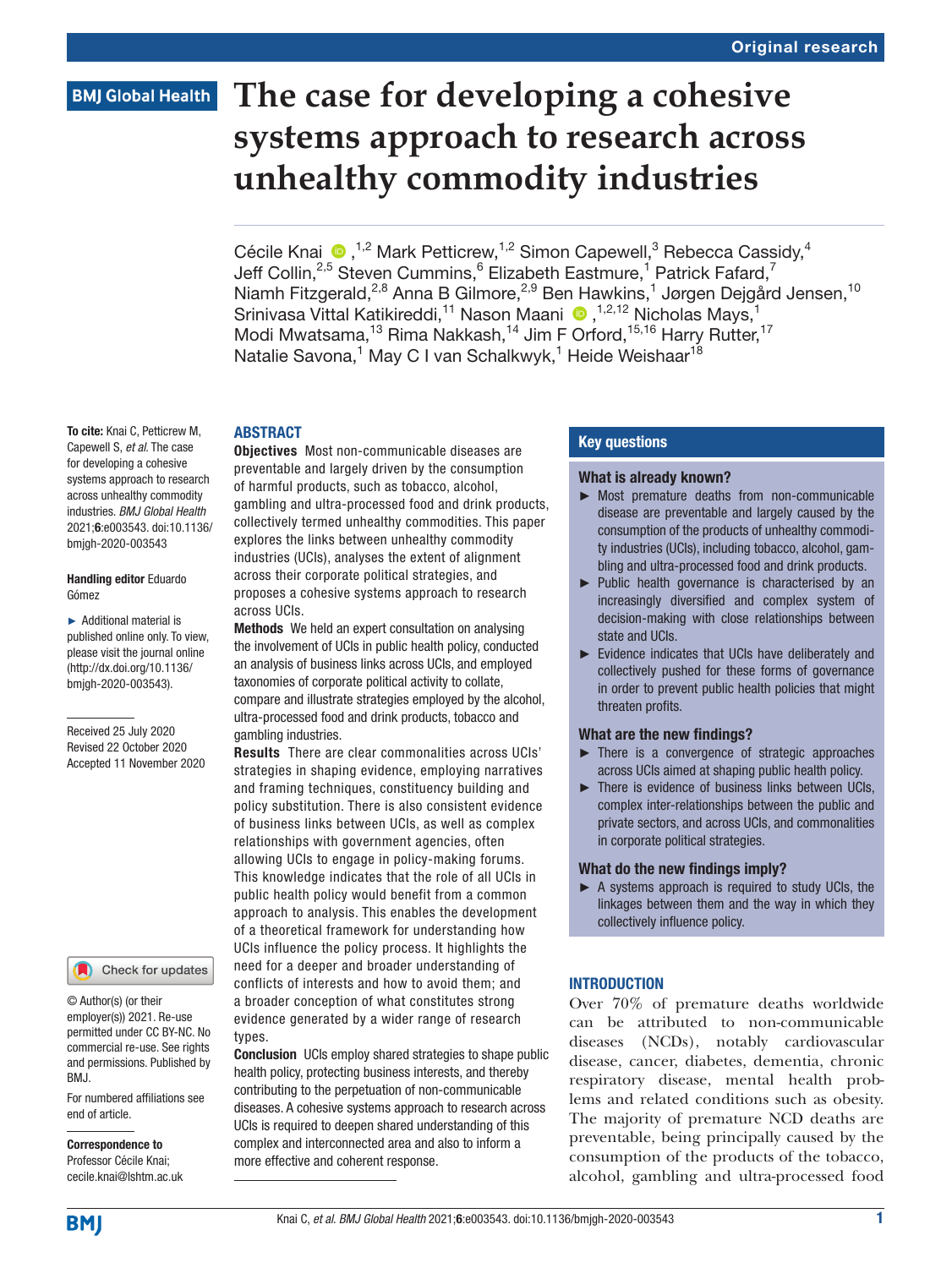and drink products industries. $1-3$  These have been collectively referred to as the unhealthy commodity industries (UCIs), defined as industries or groups of corporations where a significant share of their product portfolio comprises unhealthy commodities with high profit margins aimed at, and easily accessible to, large numbers of consumers.[4–6](#page-7-1) The gambling industry has received less attention than other UCIs as a driver of NCDs, but research is expanding rapidly showing that gambling is associated not just with alcohol and drug problems, but also depression and anxiety.<sup>[2 3 7–9](#page-7-2)</sup> The harm from gambling is now comparable with that associated with alcohol misuse in high-income countries.<sup>10</sup> The United Nations (UN) and the World Health Organization (WHO) have coordinated global commitments to NCD prevention over recent decades.<sup>11</sup> However, implementation of effective solutions remains limited. A key barrier has been the continued close involvement of UCIs in public health policy-making.<sup>[12 13](#page-7-5)</sup>

Public health governance is broadly defined as the set of functions ensuring authority (including scientific knowledge), resources, policy development, continuous evaluation and improvement, and effective collaboration on public health issues.[14](#page-7-6) This policy arena is characterised by an increasingly diversified and complex system of decision-making, $13$  with an often symbiotic relationship between states and non-state actors, including corporations.[15](#page-7-8) One rationale for the involvement of UCIs in public health governance is that those affected by policies should be allowed to contribute to their formulation.<sup>16</sup> This may be problematic for a number of reasons. First, it is based on the premise that the power to influence policy debates is reasonably equally distributed across interest groups; this cannot be assumed where multinational corporations have vast influence, often with annual turnovers exceeding those of many national economies[.17](#page-7-10) Second, evidence indicates that corporations whose products are damaging to health have deliberately and collectively pushed for these forms of governance, encouraging policy-making structures that embed corporate influence and a reliance on corporate evidence specifically in order to prevent public health policies that might threaten profits.[18–20](#page-7-11) Evidence also shows how they have used those systems, for example, to overwhelm public consultations and to submit misleading evidence. $21\overline{2}2$  Any potential benefits of UCI involvement in public health policy are therefore strongly contested due to the differences between their corporate interests and public health goals.<sup>4</sup>

This study sits within the overarching domain of, and contributes to research on, the 'commercial determinants of health', variously defined as adverse health impacts attributable to commercial activities and strategies employed by UCIs to promote products which can damage health.<sup>23-25</sup>

There is growing evidence of convergence of strategic approaches between UCIs themselves,  $^{26}$   $^{27}$  and the need for a systems approach to conducting research on UCIs'

influence of public health policy. Doing so would conceptualise poor health as the result of many factors—such as UCIs' shaping of policy—as interconnected elements working together to bring about change throughout the system.<sup>[28](#page-8-1)</sup> A complex systems approach to understanding the commercial determinants of health draws upon a range of methods to design, implement and evaluate interventions at a systems level to improve public health; $^{29}$  it can help explore how UCIs position themselves in the complex process of public health decisionmaking and how they legitimise their presence there. It can encourage public health researchers to integrate mixed methods from a variety of sources and disciplines including quantitative and qualitative traditions. $30$  31 A systems approach to research on UCIs offers an analytical framework within which to explore not only the conditions and factors shaping the commercial determinants of health, but also, importantly, the way in which these factors relate to each other and how they generate environments which negatively affect health.<sup>2</sup>

This paper explores the links between UCIs, analyses the extent of alignment across their corporate political strategies and proposes a cohesive systems approach to research across UCIs.

#### **METHODS**

First, an international meeting of researchers was organised in February 2016 on *'*Analysing the Involvement of Unhealthy Commodity Industries in Public Health Policy'. The event convened 50 researchers in the areas of food, alcohol, tobacco and gambling research from 20 academic institutions representing a range of relevant disciplines. $32$  One of the conclusions of the meeting was the acknowledgement of a shared experience in UCI research, highlighting common challenges, prompting a move out of 'disciplinary bunkers'<sup>33</sup> and the formulation of a more integrated research agenda. Another important output of the meeting was agreement on the need for appropriate conceptual and methodological tools for analysing the role of UCIs in public health, such as complex systems approaches. This paper is written as a response to the aims and challenges set out during that initial event.

Second, we conducted a narrative review to analyse the business links between UCIs, defined here as investments, either ownership of companies or strategic investments such as equity stakes in a company. We focused on the activities of prominent alcohol, ultra-processed food and drink products, tobacco and gambling industries, while acknowledging that neither the list of UCIs, nor the literature reported, is exhaustive. We analysed publicly available information authored by, or on the subject of, business links between UCIs, sourced from peer-reviewed and grey literature. We employed terms reflecting UCIs (for example alcohol, food), terms related to network links between corporations and across industries (such as connection, relationship, partnership, 'revolving doors'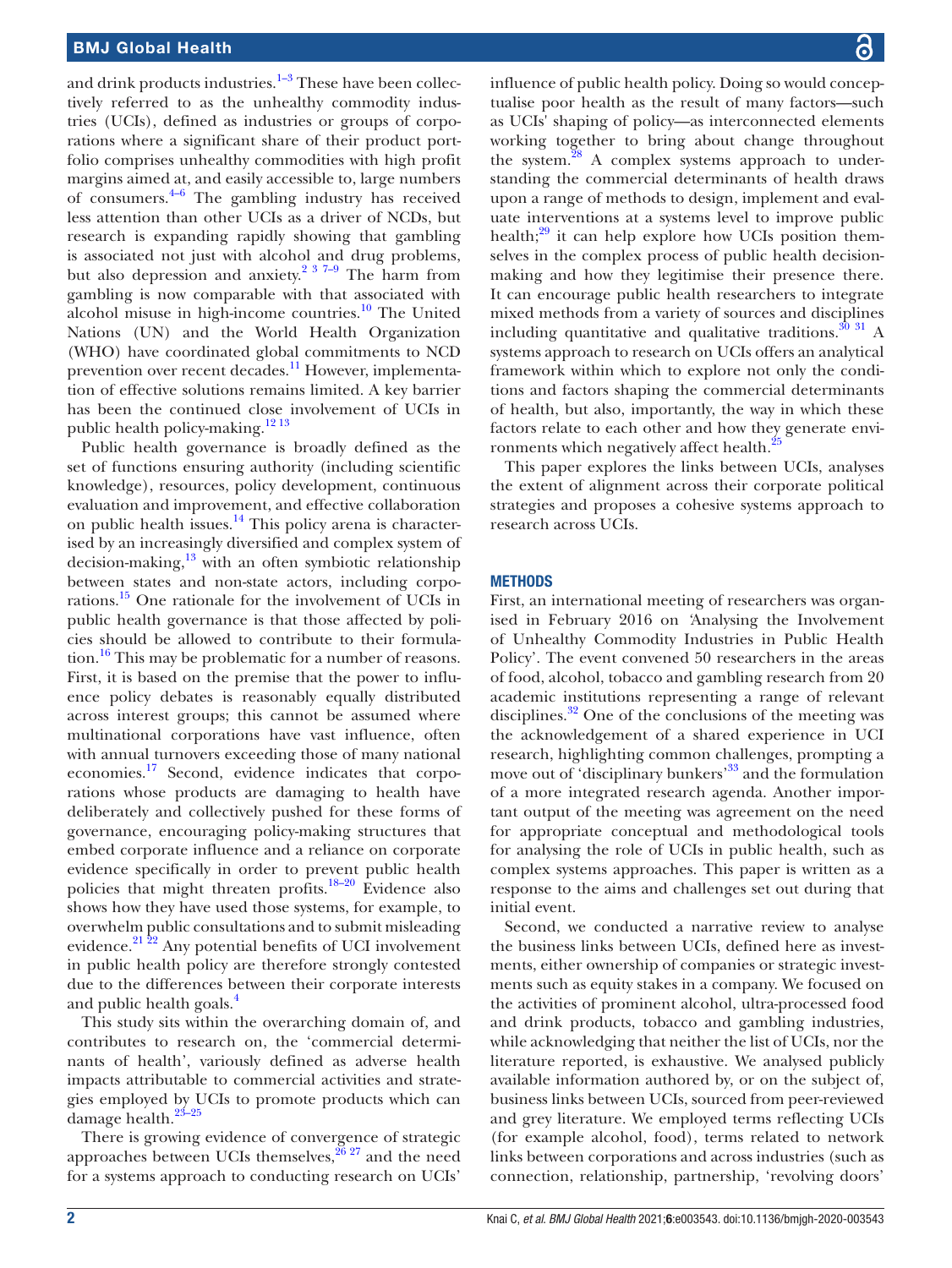and 'interlocking directorates') to guide the search.<sup>26</sup> We conducted searches on company websites themselves to characterise and identify links between businesses. Due to the number of potential links it was not possible to produce an exhaustive list of links.

Third, we searched for taxonomies of corporate political activities (CPAs) employed by UCIs. The CPAs of the UCIs are typically designed to support market goals by leveraging political and social influence to affect policy.[2 33–41](#page-7-2) CPAs are defined as corporate strategies to shape government policy in ways favourable to them<sup>42</sup>; their use by individual UCIs has been extensively documented.<sup>38–40</sup> <sup>43</sup> <sup>44</sup> We referred to these taxonomies to collate and compare CPAs across the four selected UCIs, to identify the degree of similarity between them. The taxonomies of corporate political strategies that we drew on in this research were themselves developed from systematic reviews of large bodies of evidence, starting with the early versions of the tobacco<sup>[39](#page-8-8)</sup> and alcohol<sup>38</sup> taxonomies, followed by taxonomies of food industry  $CPA<sup>45</sup>$  and combined with other work.<sup>46</sup>The systematic literature reviews and resulting taxonomies thus enabled comparisons of CPA between UCIs, suggesting similarity in tactics. $38\frac{39\frac{43}{1}}{30\frac{1}{10}}$  We used the taxonomies to code our examples, seeking evidence of commonalities across industries. The included examples are intended to be illustrative but not exhaustive.

### RESULTS

#### Business links across UCIs

There is consistent evidence of business links across UCIs.[26 35 36 41 47–49](#page-8-0) These links can be expressed as business investments, ownership of companies, strategic investments such as equity stakes in a company, or other affiliations such as via presence on a board of directors (interlocking directorates). The benefits achieved from these links include the establishment of synergies across marketing strategies and sharing of data on consumer characteristics.<sup>50</sup>

For example, Nguyen *et al* report on the tobacco industry's early diversification into food and drink, highlighting Philip Morris' and RJ Reynolds' stakes in the sugar-sweetened beverage market, acquiring or developing brands such as Kool Aid from the  $1960s$ .<sup>50</sup> Currently, the tobacco company Altria (formerly Philip Morris Companies) owns Ste Michelle Wine Estates<sup>51</sup> and has a considerable stake (about 10%) in alcohol giant ABInBev.[52](#page-8-13) In 2016, ABInBev acquired the South African brewer SABMiller, which until recently bottled and distributed Coca-Cola across many African countries.[51 53](#page-8-12) ABInBev still owns a company which distributes Pepsico products including Pepsi, 7Up and Gatorade.<sup>54</sup> Since 2018 Altria has also owned a 45% stake in Cronos Group, a cannabis company.<sup>55</sup> Similarly, British American Tobacco is a corporate partner of Aristocrat Leisure, a major poker machine manufacturer, and Tabcorp, a major gambling operator. $56$  Many of these business links

also take the form of 'interlocking directorates', when a person affiliated with one organisation sits on the board of directors of another. $57$  A recent social network analysis of the links across the top six transnational manufacturers of tobacco, alcohol and ultra-processed food and drink products found that alcohol companies provided bridges between tobacco and food companies, and highlighted how these links bolstered influence with political elites and health agencies.<sup>26</sup>

### 'Revolving door' between the public and private sectors, and across UCIs

The relationship between UCIs and the government is characterised as complex and dynamic.<sup>13</sup> The 'revolving' door' phenomenon is one where individuals will move from the public to the private sector and vice versa, in various capacities, so that industry is able to acquire inside information on how policy works and gain privileged access to policy fora; conversely, private actors are recruited into public service posts and can then help make public policy.[13 58](#page-7-7) The anticorruption organisation Transparency International explains that this works to 'undermine trust in government, because of the potential for real or perceived conflicts of interests brought about by the risk of clouded judgements and actions motivated by the prospect of future careers, either in public office or in the private sector.<sup>[59](#page-8-18)</sup>

One example of this phenomenon is a former directorgeneral of the WHO who, having previously publicly defended the WHO publication of evidence-based sugar intake guidelines $60$  against direct threats from The Sugar Association to lobby Congress to remove US funding to the WHO, $^{61}$  took a role as consultant to PepsiCo. $^{62}$  During the same period, the executive director responsible for the prevention of chronic disease, and an early champion of the Framework Convention for Tobacco Control, also followed his WHO tenure with a spell at PepsiCo. Supported by a 12-year funding commitment from Philip Morris International of \$1 billion, he then launched the Foundation for a Smoke-Free World in supporting 'tobacco harm reduction' and identifying alternative livelihoods for tobacco farmers.<sup>63</sup> Additional examples include the chief executive of the UK Wine and Spirit Trade Association having previously been deputy director of European Union Affairs and International Agriculture Policy within the Department for Environment, Food and Rural Affairs.<sup>64</sup> Moreover, in the context of the UK Department of Health's Public Health Responsibility Deal (RD), a public–private partnership with the food, alcohol and other industries in England, with the stated goal of improving health, $65$  the UK Government Cabinet Office official formerly responsible for the RD alcohol network then took on a leadership role in the Portman Group, a UK body representing the alcohol industry, and with The International Alliance for Responsible Drinking, the industry's global social aspects and public relations organisation. Such behaviour may have contributed to the RD including measures which were largely ineffective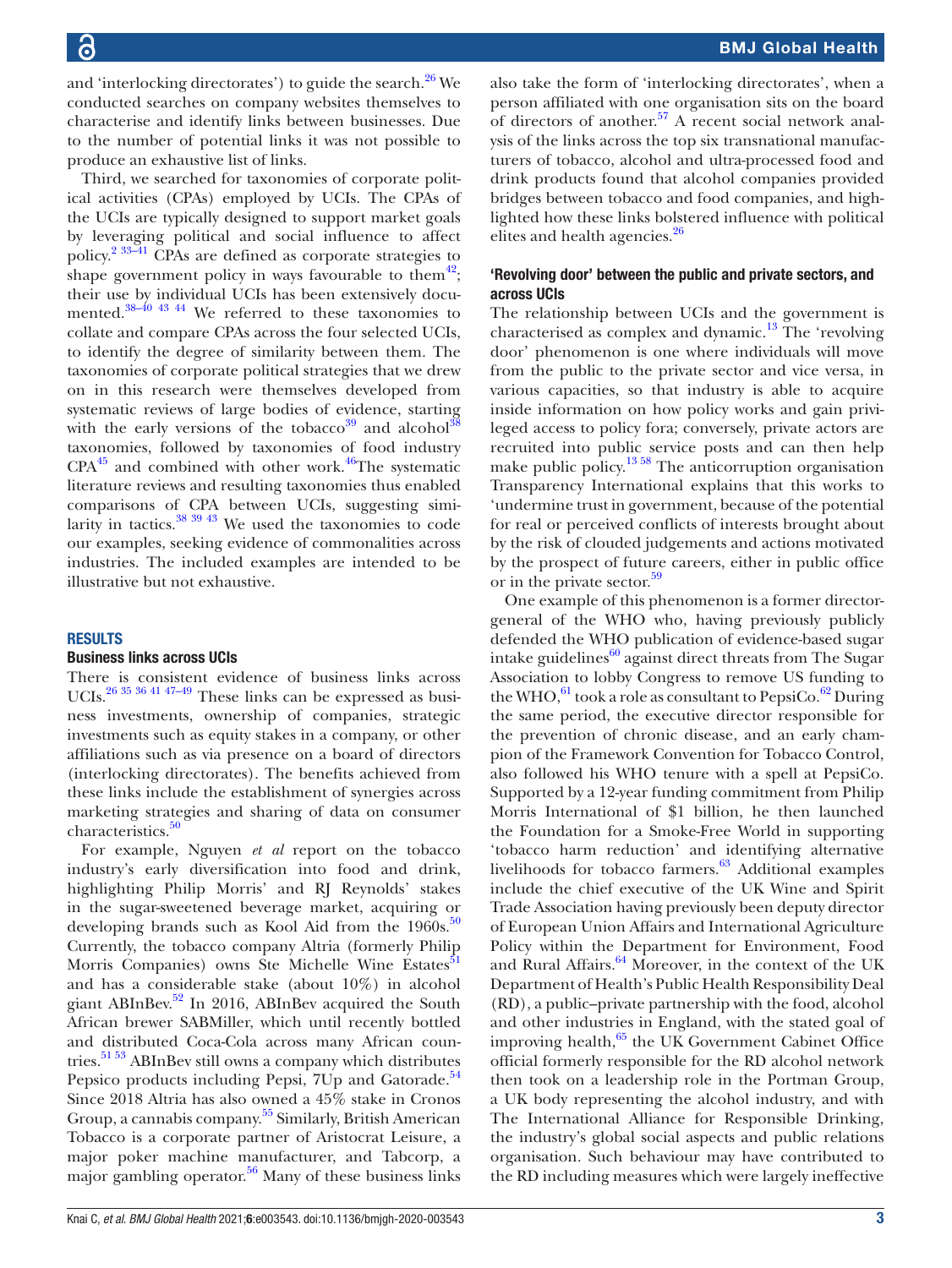(and would have been known to be in advance, based on the evidence at the time).  $66\,67$  The US provides a range of examples of the 'revolving door' between the public and private sectors, $68$  including a Center for Science in the Public Interest lawyer moving to become a lobbyist for The Sugar Association. $69$  A recent study on the 'revolving' door' in Australia found that a significant proportion of lobbyists were previously government representatives, citing several examples of government employees going to work directly for alcohol, food or gambling industries, often in roles directly related to their previous employ-ment in government.<sup>[70](#page-8-28)</sup>

#### Commonalities of corporate political strategies across UCIs

As illustrated in the [table](#page-4-0) 1 below, UCIs commonly employ a range of CPAs, most notably shaping the evidence, framing techniques, constituency building and policy substitution, to promote their interests within public health policy debates. The following section elaborates on commonalities of CPAs across UCIs.

UCIs often use common resources to help shape the narrative about their products and behaviours and to protect their interests, including the same legal, public relations and marketing firms, as well as think-tanks and lobbyists<sup>71 72</sup>; examples of the latter include authors of publications attempting to discredit the evidence underpinning harms related to, and regulation required to control, gambling,  $^{73}$  food,  $^{74.75}$  tobacco<sup>76.77</sup> and alcohol.<sup>78</sup>

UCIs join forces to promote non-regulatory initiatives<sup>[38](#page-8-7)</sup> which might include financial or non-financial transactions. Common examples include self-regulation codes, such as the UK Code of Non-Broadcast Advertising, Sales Promotion and Direct Marketing which covers alcohol and e-cigarette marketing, $^{79}$  and the Australian Advertising Standards Bureau and Association of National Advertisers and related organisations (alcohol, food and gambling), including a self-regulation code on gambling advertising and aspects of alcohol promotion.<sup>[80](#page-9-0)</sup>

UCIs also align their efforts in forming alliances with other sectors, organisations or the public to create an appearance of larger support for industry's position.<sup>38 40 45</sup> This is commonly done through the promotion and sponsoring of efforts beyond the core or immediate business. For example, most UCIs have environmental sustainability programmes or commitments, and though many businesses have made significant changes toward environmentally sustainable working and production practices, the mission of sustainability is now also about market advantage<sup>81 82</sup>: as explained in a recent Massachusetts Institute of Technology study about 'eco-business', 'when sustainability burst onto the scene  $(...)$  it was in the responsibility category  $(...)$ but now it is equally about saving money.<sup>[81](#page-9-1)</sup> UCIs either create or voluntarily join existing sustainability initiatives; one such example is the CEO Water Mandate, a water stewardship commitment platform for business leaders asking them to voluntarily commit to six action areas, including contributing to public policy.

The CEO Water Mandate is established by the UN's Global Compact, itself criticised for compromising the integrity of the UN by using corporate engagement as an instrument of global governance.<sup>83</sup> The Mandate's Steering Committee includes ABInBev (alcohol), Nestlé (food), Broken Hill Proprietary Company (mining and petroleum) and Dow Chemicals. Global initiatives are supported by industry-specific strategies, such as International Game Technology's (a word leading gambling  $company)$  sustainability strategy,  $\frac{84}{9}$  multinational alcoholic beverage company Diageo's Water Stewardship Strategy,<sup>[85](#page-9-4)</sup> food giant Nestlé's Water Policies and Stew-ardship<sup>[86](#page-9-5)</sup> and British American Tobacco's commitment to environmental sustainability.[87](#page-9-6)

UCIs also shape scientific processes, often resulting in the production of misinformation, research agendas favourable to their interests and subtle influencing of the scientific evidence<sup>[38](#page-8-7)</sup>; often through mechanisms such as the provision of academic funding, sponsorship or scholarship programmes. Thus SpiritsEUROPE, an organisation supporting the interests of the European alcoholic spirits sector, claims explicitly that 'to control the science agenda is to (partly) influence the policy agenda'.<sup>88</sup> Other examples include UCI coalitions with research funding councils, such as a coalition of major food and beverage industries and UK Research Councils entitled the Diet and Health Research Industry Club, jointly financing nutrition research $89$ : the industry partners provide only 10% of the funding but shape the research agenda to their advantage. Supportive researchers are also invited to play down adverse health effects of unhealthy products in scientific publications by, for example, writing rebuttals of research that might harm industry interests.<sup>[2](#page-7-2)</sup> Thus a researcher was offered £10000 by the gambling industry to report that gambling problem was a minor issue.<sup>233</sup> Philip Morris' former Worldwide Scientific Affairs Program spent about US\$200million to fund medical schools to conduct research on tobacco smoking $90$ ; the programme was closed in 2007, but the tobacco industry continues to influence research, such as via the RJ Reynolds Chair of Medicine at Duke University, funded by the RJ Reynolds tobacco company.<sup>[91](#page-9-10)</sup> The alcohol industryfunded Foundation for Advancing Alcohol Responsibility sponsors a \$3.3million endowed chair at Harvard Medical School's Cambridge Health Alliance.<sup>[92](#page-9-11)</sup>

UCIs often exploit narratives of a suboptimal evidence base to undermine, and create doubt about, public health interventions that have been shown to be effective by demanding forms of causal proof that are not possible to achieve in public health.<sup>93</sup><sup>94</sup> The best known example is the tobacco industry's decade-long attempt to undermine the evidence on smoking and cancer, by calling for ever stronger causal evidence, for instance from randomised trials, when no such evidence could be produced ethically. Similar strategies can also be seen by other industries, including gambling, food and alcohol, which advance the idea that the complexity of the causes of public health problems is such that the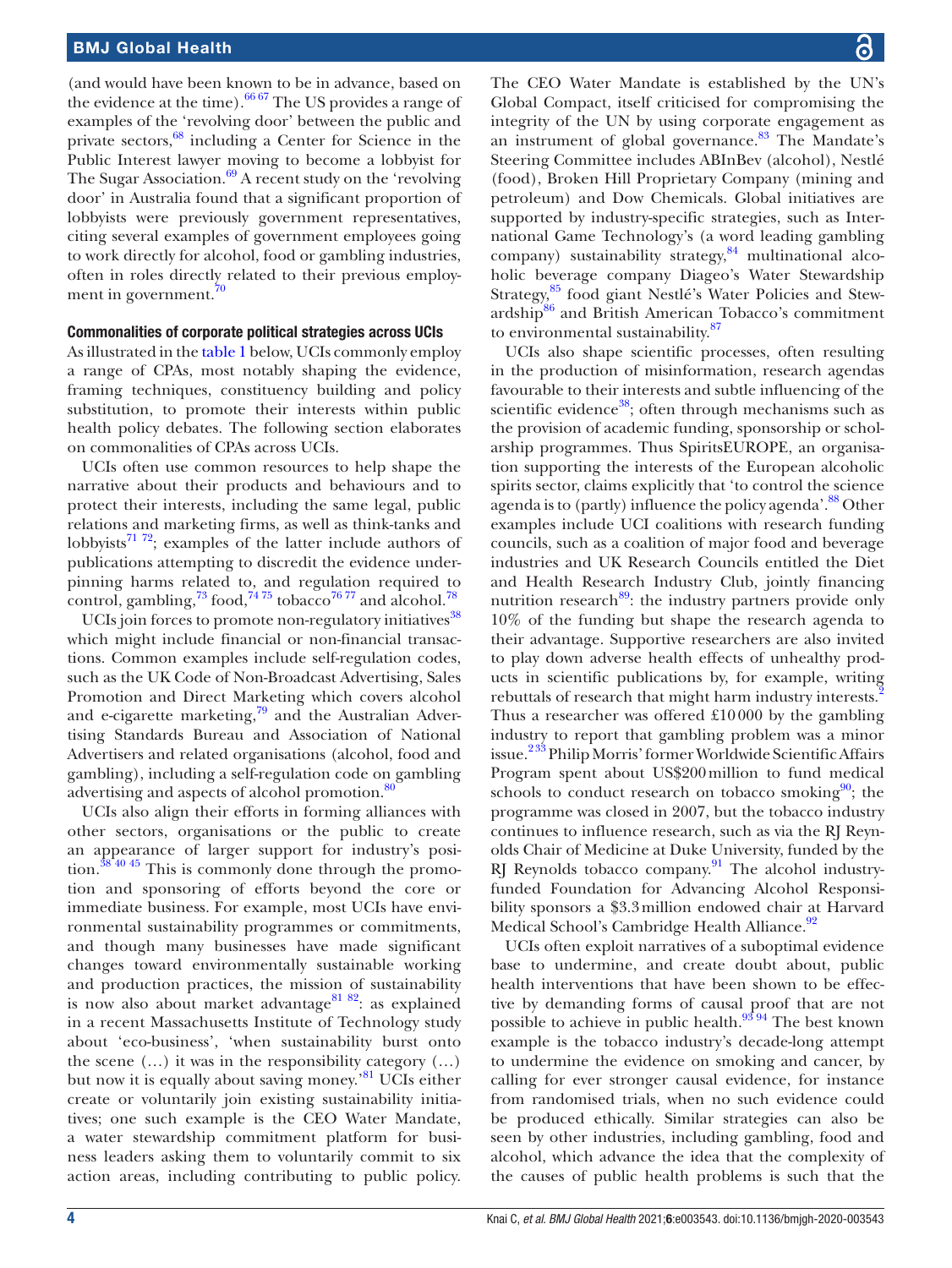<span id="page-4-0"></span>

| ٣<br><b>Table</b>                                                                                                                       | Strategies (and examples) commonly employed by                                                                                                                                                 |                                                                                                                                                                                                   | unhealthy commodity industries (UCIs) to promote their interests within public health policies                                                                                                                                                        |                                                                                                                                                                                                                                                                                                                                   |
|-----------------------------------------------------------------------------------------------------------------------------------------|------------------------------------------------------------------------------------------------------------------------------------------------------------------------------------------------|---------------------------------------------------------------------------------------------------------------------------------------------------------------------------------------------------|-------------------------------------------------------------------------------------------------------------------------------------------------------------------------------------------------------------------------------------------------------|-----------------------------------------------------------------------------------------------------------------------------------------------------------------------------------------------------------------------------------------------------------------------------------------------------------------------------------|
| UCIS                                                                                                                                    | Ultra-processed food and drink                                                                                                                                                                 |                                                                                                                                                                                                   |                                                                                                                                                                                                                                                       |                                                                                                                                                                                                                                                                                                                                   |
| <b>Strategies</b>                                                                                                                       | products                                                                                                                                                                                       | Alcohol                                                                                                                                                                                           | Gambling                                                                                                                                                                                                                                              | Tobacco                                                                                                                                                                                                                                                                                                                           |
| Shaping the evidence                                                                                                                    |                                                                                                                                                                                                |                                                                                                                                                                                                   |                                                                                                                                                                                                                                                       |                                                                                                                                                                                                                                                                                                                                   |
| Lobbying for example, via front<br>groups                                                                                               | The Center for Consumer Freedom <sup>126</sup><br>(CCF)<br>International Life Sciences Institute <sup>127</sup>                                                                                | government about minimum unit pricing<br>Competitive Enterprise Institute <sup>128</sup><br>Alcohol industry directly lobbying<br>The CCF <sup>126</sup><br>MUP) <sup>129</sup>                   | Gambling industry funds Republican<br>Competitive Enterprise Institute <sup>130</sup><br>campaigns <sup>131</sup>                                                                                                                                     | Big Tobacco funds Republican campaigns <sup>131</sup><br>The CCF <sup>126</sup>                                                                                                                                                                                                                                                   |
| Shaping research and funding<br>priorities                                                                                              | and<br>$\Omega$<br>Obesity, Lifestyle and the Environmen<br>Coca-Cola <sup>132</sup><br>Diet and Health Research Industry Clu<br>The International Study of Childhood<br>(DRINC) <sup>89</sup> | International Alliance for Responsible<br>Drinking (IARD) <sup>133</sup>                                                                                                                          | Australian government funding priorities for<br>Conference in Australia. Gambling industry<br>part of consultative process to decide on<br>Industry sponsors' annual National<br>Association for Gambling Studies<br>gambling research <sup>134</sup> | Centre for Substance Use Research in<br>Scotland <sup>135</sup><br>136                                                                                                                                                                                                                                                            |
| Financing university programmes<br>and chairs                                                                                           | ৳<br>Sciences, St Cross College, University<br>Oxford <sup>137</sup><br>Unilever Graduate Scholarship in the                                                                                   | at Harvard Medical School's Cambridge<br>Responsibility (ie, Diageo, Bacardi, etc)<br>sponsors a \$3.3 million endowed chair<br>Foundation for Advancing Alcohol<br>Health Alliance <sup>92</sup> | University of Nevada International Gaming<br>Institute, includes research on 'responsible'<br>gambling <sup>138</sup>                                                                                                                                 | RJ Reynolds Chair of Medicine at Duke<br>University <sup>91</sup>                                                                                                                                                                                                                                                                 |
| Employing narratives and framing techniques                                                                                             |                                                                                                                                                                                                |                                                                                                                                                                                                   |                                                                                                                                                                                                                                                       |                                                                                                                                                                                                                                                                                                                                   |
| Focusing on youth, often directly in<br>schools                                                                                         | Coca-Cola's The Real Experience 'flagship<br>schools, colleges and universities in Great<br>Britain' <sup>139</sup><br>education programme for secondary                                       | Community Alcohol Partnerships (CAPs) <sup>141</sup><br>Smashed'-educational plays in schools<br>funded by Diageo <sup>140</sup>                                                                  | GamCare's 'Big Deal' website (eg, 'Are you<br>feeling lucky?') <sup>142</sup>                                                                                                                                                                         | Philip Morris (PM) International Youth<br>Smoking Prevention <sup>143</sup><br>British American Tobacco's (BAT)<br>cooperation with night clubs <sup>144</sup>                                                                                                                                                                    |
| Focus on the individual for example,<br>responsibility, personal choice and<br>problem' behaviours, individual<br>nanny state' rhetoric | 'Tackling obesity: choice and<br>Consumer choice <sup>145</sup><br>information <sup>,146</sup>                                                                                                 | 'Is your drinking a problem?'<br>(Drinkaware) <sup>147</sup>                                                                                                                                      | Institute of Public Affairs' (IPA) 10 worst<br>nanny state policies: increasing gaming<br>rates <sup>148</sup><br>'Problem' gambling <sup>33</sup>                                                                                                    | IPA's 10 worst nanny state policies: plain<br>Hands off our packs campaign <sup>149</sup><br>packet cigarettes                                                                                                                                                                                                                    |
| Being 'part of the solution'                                                                                                            | loss<br>The Obesity Awareness and Solutions<br>Trust (lobby group financed by weight<br>industry) <sup>150</sup>                                                                               | SpiritsEurope (industry group) 'Reducing<br>alcohol related harm in Europe' <sup>151</sup>                                                                                                        | Moody Association, supported by industry-<br>GamCare, Gambling Therapy and Gordon<br>funded GambleAware                                                                                                                                               | Tobacco industry funded youth smoking<br>cessation programmes <sup>152</sup><br>Foundation for a Smokefree World <sup>153</sup>                                                                                                                                                                                                   |
| strategic use of corporate social<br>Focus on 'sustainability' and<br>responsibility (CSR)                                              | Coca-Cola Company's commitment to<br>sustainability <sup>154</sup>                                                                                                                             | Diageo's commitment to sustainability <sup>155</sup><br>ABInBev, Stella's buy a lady a drink<br>programme. <sup>156</sup>                                                                         | watchdog set up by the industry to 'promote<br>Strategic use of CSR by gambling industry<br>for example, the Senet Group, a voluntary<br>Industry Group for Responsible Gambling<br>responsible gambling standards' and the<br>$(IGRG)^{157}$         | BAT Sustainable Tobacco Programme <sup>159</sup><br>PM International's commitment to<br>sustainability <sup>158</sup>                                                                                                                                                                                                             |
| Constituency building                                                                                                                   |                                                                                                                                                                                                |                                                                                                                                                                                                   |                                                                                                                                                                                                                                                       |                                                                                                                                                                                                                                                                                                                                   |
| Promoting or sponsoring efforts<br>beyond their core business                                                                           | McDonald's sponsorship of the 2012<br>The Coca-Cola Cycling Club <sup>160</sup><br>Olympics                                                                                                    | Spectrum Disorder (FASD) (supported by<br>National Organisation for Fetal Alcohol<br>Large spend on legal challenges to<br>Scottish MUP legislation<br>Diageo) <sup>161</sup>                     | 20 teams in the Premier League and 17 out<br>of 24 teams in the Championship. <sup>162</sup><br>In the 2019–2020 season, gambling<br>companies sponsor the shirts of 10 out of                                                                        | and other tobacco companies are members<br>Growing Foundation <sup>164</sup> - BAT, PM, Imperial<br>PM contributes to alleviating hunger and<br>Winston Cup Series and Vantage Gold<br>Championship <sup>165</sup><br>RJ Reynolds' sponsorship of Nascar<br>Eliminating Child Labour in Tobacco<br>extreme poverty <sup>163</sup> |
|                                                                                                                                         |                                                                                                                                                                                                |                                                                                                                                                                                                   |                                                                                                                                                                                                                                                       | Continued                                                                                                                                                                                                                                                                                                                         |

 $\delta$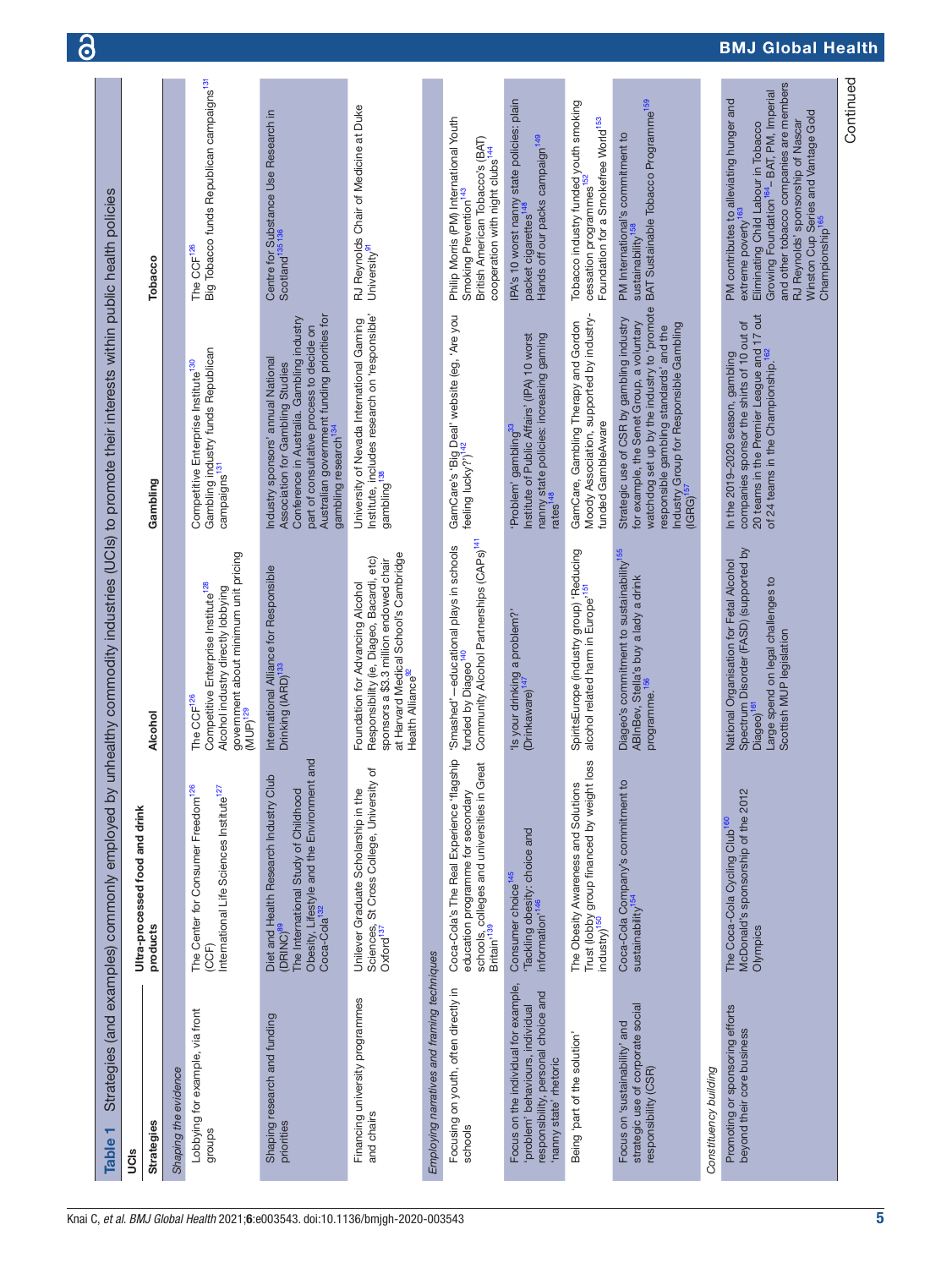| Table 1 Continued                                                                                                |                                                                                                                                                                                                                                  |                                                                                                                                                                                                                                       |                                                                                                                                                                                                                 |                                                                                                                                 |
|------------------------------------------------------------------------------------------------------------------|----------------------------------------------------------------------------------------------------------------------------------------------------------------------------------------------------------------------------------|---------------------------------------------------------------------------------------------------------------------------------------------------------------------------------------------------------------------------------------|-----------------------------------------------------------------------------------------------------------------------------------------------------------------------------------------------------------------|---------------------------------------------------------------------------------------------------------------------------------|
| UCIS                                                                                                             | Ultra-processed food and drink                                                                                                                                                                                                   |                                                                                                                                                                                                                                       |                                                                                                                                                                                                                 |                                                                                                                                 |
| Strategies                                                                                                       | products                                                                                                                                                                                                                         | Alcohol                                                                                                                                                                                                                               | Gambling                                                                                                                                                                                                        | Tobacco                                                                                                                         |
| health-related/education-related<br>partnerships with charities or<br>Financial and non-financial<br>foundations | UNICEF and McDonald's (Ronald<br>Britvic and Diabetes UK <sup>167</sup><br>McDonald Foundation) <sup>100</sup>                                                                                                                   | Addaction has undertaken alcohol misuse GamCare, 142 GambleAware<br>projects funded by Heineken <sup>168</sup>                                                                                                                        | Young Gamblers' Education Trust <sup>169</sup>                                                                                                                                                                  | Development Foundation to build schools <sup>170</sup><br>PM China partnership with the China Youth                             |
| Policy substitution, development and implementation                                                              |                                                                                                                                                                                                                                  |                                                                                                                                                                                                                                       |                                                                                                                                                                                                                 |                                                                                                                                 |
| agreements with government<br>Partnerships or voluntary                                                          | More industry-led voluntary pledges than RD <sup>173-175</sup><br>government regulations worldwide on food CAPs <sup>141</sup><br>Public Health Responsibility Deal (RD) <sup>172</sup><br>advertising to children <sup>17</sup> |                                                                                                                                                                                                                                       | GRG voluntary codes on advertising. <sup>176</sup><br>GambleAware, the charity which funds<br>Voluntary levy paid by bookmakers to<br>education, prevention and treatment<br>services and commissions research. | Voluntary agreement on sponsorship on<br>sport by tobacco industry <sup>177</sup>                                               |
| consultations and participating in<br>Contributing to health policy<br>drafting relevant policies                | Food Safety Authority nutrition guidelines<br>Sugar industry contributes to European<br>suggests no link between sugar and<br>$\overline{\text{obs}}$ ity) <sup>178</sup>                                                        | <b>IARD and SABMiller influence on several</b><br>African countries' alcohol policies <sup>179</sup> 180                                                                                                                              | Levy Board, government-appointed bodies<br>funds from bookmakers, use to improve<br>horseracing, and veterinary science and<br>from horseracing and betting, collect<br>education <sup>'</sup>                  | Action on Smoking and Health's 'The<br>smoke-filled room: How big tobacco<br>influences health policy in the UK <sup>1182</sup> |
|                                                                                                                  |                                                                                                                                                                                                                                  | Source: table design adapted from Savell et al, <sup>38</sup> 38 Ulucanlar et al, <sup>48</sup> Mialon et al, <sup>48</sup> Scott et al, <sup>46</sup> Capewell and Lloyd-Williams <sup>46</sup> and McCambridge et al. <sup>97</sup> |                                                                                                                                                                                                                 |                                                                                                                                 |

correct solutions are sufficiently unclear that nothing can or should be done until more and better evidence is produced[.95 96](#page-9-22)

[Table](#page-4-0) 1 uses the taxonomies of CPA[38–40 43 45 46](#page-8-7) to code examples of CPA across UCIs.

#### **DISCUSSION**

There are clear commonalities across UCIs' strategies in their attempts to shape policy-relevant evidence, promote favourable policy narratives, frame debates, and engage in constituency building and policy substitution. Our findings support existing studies in demonstrating strong business links across different UCIs, complex inter-relationships between UCIs and public sector actors which lead to UCI engagement in policy-making forums, and clear commonalities in CPA employed across UCIs.[4 38 39 97–101](#page-7-1)

Our study echoes others in calling for a unified approach to research on UCIs<sup>25 36 102</sup> and argues for a complex systems approach to analyse the linkages between UCIs and the way in which they collectively influence policy. $103$  Complex systems thinking has long been recommended as a powerful tool for the analysis of UCIs, but has been underused to date.[104](#page-9-24) It allows for the impact of UCIs on health to be conceived not so much as an aggregation of individual 'choices' but more a result of the interactions between diverse actors, factors and their environments.<sup>29</sup> <sup>105</sup> This entails acknowledging that UCIs' actions, and interactions between them, are greater than the sum of their parts, producing change across the system.[31 67 103](#page-8-35)

A systems approach provides tools to help understand how a system is functioning, and what might be the leverage points at which to make desired changes.<sup>106</sup> Given that the drivers of public health governance are shaped by broad political, institutional, economic and cultural factors, such a methodology can encompass the numerous, varied actors involved, the dynamism and non-linearity of behaviour and effect, and the impact of feedback in the system. It encourages the investigation of complex research questions,<sup>[107](#page-9-26)</sup> including: What are the intended and unintended consequences of UCIs' efforts? What effects emerge from interactions between UCIs to affect policy change, and how do the effects change over time, and why? Are the effects of cross-UCI influences over policy supported or suppressed by other aspects of the system? Operationalising such research could, in the first instance, include generating causal loop diagrams $^{31}$   $^{67}$  and social network analyses<sup>108</sup> to capture the range of actors involved, the connections between them and the pathways through which they influence public health-related policy-making. Such research could lead to the development of a theoretical framework for understanding and studying UCIs, individually and collectively; for conducting comparative research across industries and settings; and for analysing the role of UCIs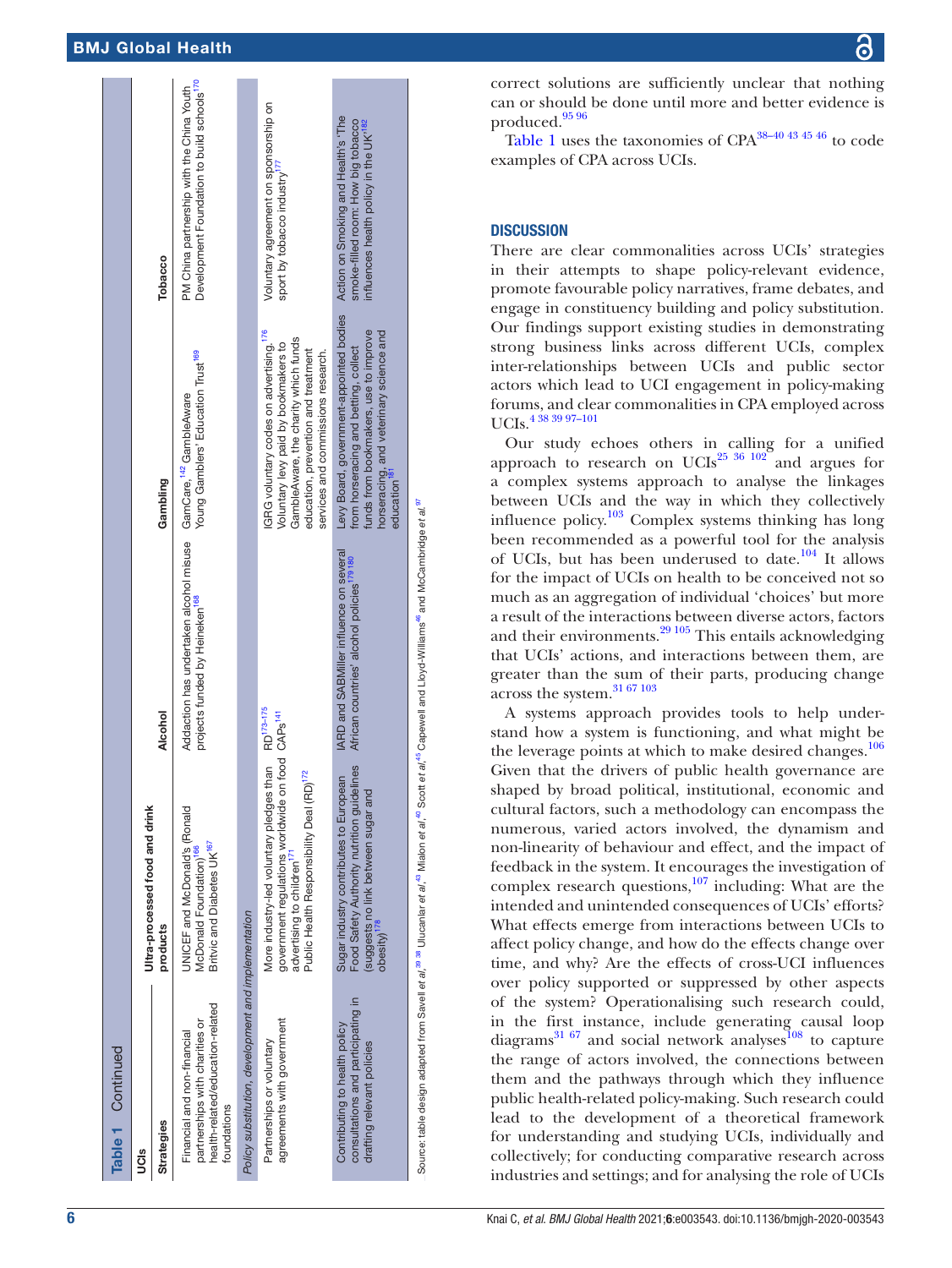in shaping public health policy processes, content and evidence use in public health policy.

Adopting a complex systems approach, partnered with an understanding of the interplay and links between industries and their strategies, reduces the risk of siloed working. It can elucidate ways in which public health actions taken to address specific industry strategies can potentially lead to changes in others parts of the system and industry behaviour that ultimately undermine any benefits intended to be gained from that initial public health intervention.

The risk of conflict of interest emerging from the involvement of UCIs in public health is considerable and complex. Thus the study of how to mitigate conflict of interests related to UCI engagement in public health would also benefit from a complex systems approach.<sup>71 109-112</sup> This allows moving away from the predominantly individualistic lens, such as how a person's financial interests might affect their decision-making.<sup>[113 114](#page-9-29)</sup> While individual risks should also be managed, a complex systems approach allows for more fundamental questions to be explored, including the institutional or structural implications of conflicts between the interests of UCIs and health goals.<sup>[114](#page-9-30)</sup> Interactions between public health policy stakeholders and UCIs carry systemic risks, including bias in research priorities and conduct, and interpretation of findings, leading to ineffective or delayed public health policy.<sup>89</sup> <sup>115–119</sup> Many agencies and individuals, including researchers, do not adequately recognise the risks of these interactions and few have policies in place to reduce them. Where UCIs are involved in areas of research or policy relevant to their interest, such as supply chains or implementation of market controls, effective safeguards are needed to manage conflict in the agendas.<sup>109</sup> 114 120</sup> Again, here, a systems approach can provide a way of conceptualising these multiple factors, actors and interactions.

This analysis has also shown that there is a shared strategy across UCIs to shape both scientific evidence and narratives about a sub-optimal public health evidence base, to suit their interests. The production of evidence should therefore be supported by procedures that render public health policy-making more transparent and less subject to these tactics.[121](#page-9-32) To support this, a broader conception of what constitutes 'good' or 'good enough' evidence in this field is required, one which embraces a wider range of research. This will require the integration of mixed methods from diverse sources and disciplines including quantitative and qualitative traditions $31$  to provide insight into UCI engagement in public health policy-making, and into how networks across sectors create the circumstances under which public health and political actors operate[.122–124](#page-9-33) Innovative methods such as framing analysis of social media would be useful for tracing the trajectory of policy ideas, and investigating concepts such as 'responsibility', 'moderation' and 'nanny state', and how they are transmitted through policy communities of interest.<sup>32</sup>

Finally, it is important to emphasise that this approach does not obviate the need for single-commodity industry research. Rather, researchers need to be comfortable at both levels, and to be mindful of the need to compare and contrast findings to evidence of UCI activity within and across topics. Single-industry enquiry can elucidate fissures and differences in strategy both between and within industries, that may be important to understand in order to achieve public health gains. Further, there will always be a need to evaluate policies which apply to a single commodity, because these are particularly well understood and exploited by  $UCIs^{125}$  $UCIs^{125}$  $UCIs^{125}$  and because of the likelihood that controls on one commodity may positively or negatively influence use of another. A cross-UCI programme of research would support single UCI research as well as encouraging greater recognition of the commonalities of corporate strategies.

The policy implications of the research reported here include the need for: clarity on processes and governance structures of public health policies; frameworks to understand the nature of relationships and accountability among policymakers or others influencing policy; guidelines and tools to gauge the extent to which the stated primary public health aims of policies may be compromised by corporate political strategies for example, as a result of explicit or hidden conflicts of interest; and ulti-mately more effective public health policy mechanisms.<sup>[32](#page-8-4)</sup>

#### **CONCLUSION**

The global NCD epidemic is largely driven by the consumption of harmful commodities such as alcohol, tobacco, gambling and UPP. There is conspicuous consistency across the UCIs that produce, promote and sell these goods employing corporate political strategies to maintain commercial interests through their involvement in public health policy-making. Given the magnitude of the NCD challenge and the similarity of strategies employed by UCIs, there is a strong rationale for researchers to investigate the links between these industries more systematically, taking a systems approach to do so. A convergent strategy taking a systems approach to research across UCIs is required to deepen shared understanding of this complex and interconnected area and also to inform a more effective and coherent response. Understanding common processes will allow for the identification and implementation of more effective interventions to regulate and manage the activities of UCIs. Taking a systems approach to conduct cross-UCI, multinational comparative analyses using appropriate and rigorous methodologies across a range of disciplines will also provide the opportunity for enhancing and supporting analyses of individual industries in single countries. Such an endeavour will not only deepen collective understanding of this complex area but also inform the development of more effective public policies related to one of the principal public health challenges in the world.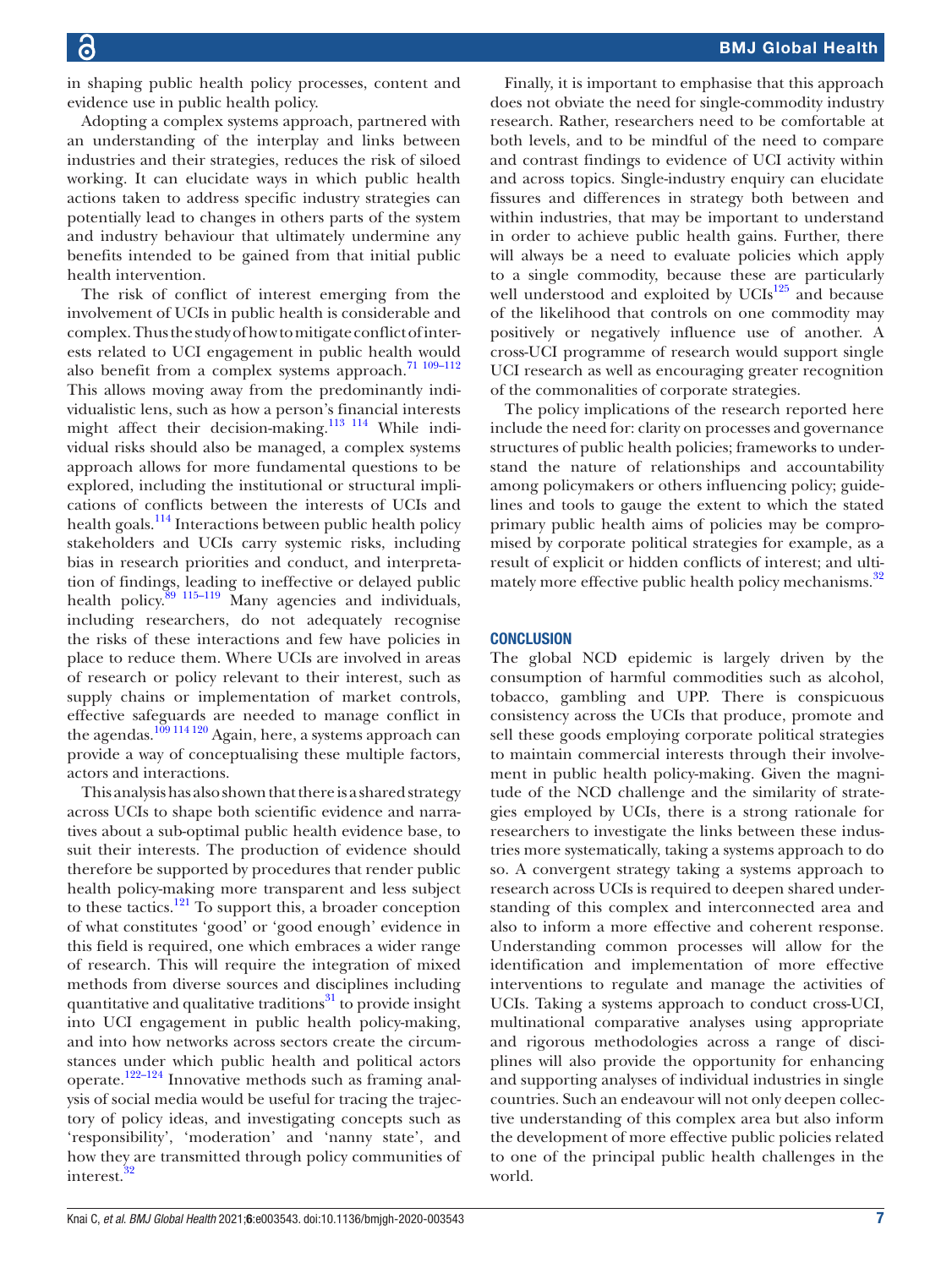#### Author affiliations

<sup>1</sup> Faculty of Public Health and Policy, London School of Hygiene & Tropical Medicine, London, UK

<sup>2</sup>SPECTRUM Consortium, UK

<sup>3</sup>Department of Public Health, Policy & Systems, University of Liverpool, Liverpool, UK

4 Department of Anthropology, Goldsmiths University of London, London, UK <sup>5</sup>Global Public Health Unit, University of Edinburgh, Edinburgh, UK

<sup>6</sup>Population Health Innovation Lab, Department of Public Health, Environments & Society, London School of Hygiene & Tropical Medicine, London, UK

<sup>7</sup> Faculty of Social Sciences, University of Ottawa, Ottawa, Ontario, Canada

<sup>8</sup>Institute for Social Marketing and Health, University of Stirling, Stirling, UK

<sup>9</sup>Tobacco Control Research Group, Department for Health, University of Bath, Bath, UK

<sup>10</sup>Institute of Food and Resource Economics, University of Copenhagen, Frederiksberg, Denmark

<sup>11</sup>MRC/CSO Social and Public Health Sciences Unit, University of Glasgow School of Life Sciences, Glasgow, UK

<sup>12</sup>School of Public Health, Boston University, Boston, Massachusetts, USA

13Our Planet Our Health, Wellcome Trust, London, UK

<sup>14</sup> Health Promotion and Community Health, American University of Beirut, Beirut, Lebanon

<sup>15</sup>School of Psychology, University of Birmingham, Birmingham, UK <sup>16</sup>King's College London, London, UK

<sup>17</sup>Department of Social and Policy Sciences, University of Bath, Bath, UK

<sup>18</sup>Center for International Health Protection, Robert Koch Institute, Berlin, Germany

Twitter Nason Maani [@spidermaani](https://twitter.com/spidermaani)

Contributors CK developed and led the research concept, methods, analysis, writing and editing, with support from MP, SC, RC, SC, EE, PF, BH, JDJ, SVK, NM, MM, JFO and HW. JC, NMF, ABG, NMH, RN, HR, NS and MCIVS contributed to the writing and editing.

Funding The 2016 international meeting of researchers was funded by a Wellcome Trust Small Grant in Humanities and Social Sciences (PI CK). JC, ABG, CK, MP and NF are supported by the UK Prevention Research Partnership (MR/ S037519/1), which is funded by the British Heart Foundation, Cancer Research UK, Chief Scientist Office of the Scottish Government Health and Social Care Directorates, Engineering and Physical Sciences Research Council, Economic and Social Research Council, Health and Social Care Research and Development Division (Welsh Government), Medical Research Council, National Institute for Health Research, Natural Environment Research Council, Public Health Agency (Northern Ireland), The Health Foundation and Wellcome. NM is supported by a Harkness Fellowship from the Commonwealth Fund. SVK is funded by an NRS Senior Clinical Fellowship (SCAF/15/02), the Medical Research Council (MC\_ UU\_12017/13) and Scottish Government Chief Scientist Office (SPHSU13). MCIVS is funded by an NIHR Doctoral Fellowship (Ref NIHR300156).

Disclaimer The views presented here are those of the authors and should not be attributed to the above funding organisations, their directors, officers or staff.

Competing interests None declared.

Patient and public involvement Patients and/or the public were not involved in the design, or conduct, or reporting, or dissemination plans of this research.

Patient consent for publication Not required.

Provenance and peer review Not commissioned; externally peer reviewed.

Data availability statement No data are available. Not applicable.

Open access This is an open access article distributed in accordance with the Creative Commons Attribution Non Commercial (CC BY-NC 4.0) license, which permits others to distribute, remix, adapt, build upon this work non-commercially, and license their derivative works on different terms, provided the original work is properly cited, appropriate credit is given, any changes made indicated, and the use is non-commercial. See:<http://creativecommons.org/licenses/by-nc/4.0/>.

#### ORCID iDs

Cécile Knai <http://orcid.org/0000-0001-6663-7379> Nason Maani <http://orcid.org/0000-0002-3398-0688>

#### <span id="page-7-0"></span>**REFERENCES**

1 World Health Organization. *Noncommunicable diseases. fact sheet*. Geneva: World Health Organization, 2018.

- <span id="page-7-2"></span>2 Cassidy R. How Corporations Shape our Understanding of Problems with Gambling and their Solutions. In: Kenworthy N, MacKenzie R, Lee K, eds. *Case studies on corporations and global health governance impacts, influence and accountability*. London: Rowman and Littlefield, 2016.
- 3 The Lancet. Problem gambling is a public health concern. *[The](http://dx.doi.org/10.1016/S0140-6736(17)32333-4)  [Lancet](http://dx.doi.org/10.1016/S0140-6736(17)32333-4)* 2017;390:913.
- <span id="page-7-1"></span>4 Stuckler D, McKee M, Ebrahim S, *et al*. Manufacturing epidemics: the role of global producers in increased consumption of unhealthy commodities including processed foods, alcohol, and tobacco. *[PLoS Med](http://dx.doi.org/10.1371/journal.pmed.1001235)* 2012;9:e1001235.
- 5 GBD 2016 Alcohol and Drug Use Collaborators. The global burden of disease attributable to alcohol and drug use in 195 countries and territories, 1990-2016: a systematic analysis for the global burden of disease study 2016. *[Lancet Psychiatry](http://dx.doi.org/10.1016/S2215-0366(18)30337-7)* 2018;5:987–1012.
- 6 Melaku YA, Renzaho A, Gill TK, *et al*. Burden and trend of dietrelated non-communicable diseases in Australia and comparison with 34 OECD countries, 1990-2015: findings from the global burden of disease study 2015. *[Eur J Nutr](http://dx.doi.org/10.1007/s00394-018-1656-7)* 2019;58:1299–313. doi:10.1007/s00394-018-1656-7
- 7 Sulkunen P, Babor T, Cisneros Ornberg J, *et al*. *Setting limits*. Gambling, Science and Public Policy: Oxford University Press, 2018.
- 8 Latvala T, Lintonen T, Konu A. Public health effects of gambling debate on a conceptual model. *[BMC Public Health](http://dx.doi.org/10.1186/s12889-019-7391-z)* 2019;19:1077.
- 9 Afifi TO, Nicholson R, Martins SS, *et al*. A longitudinal study of the temporal relation between problem gambling and mental and substance use disorders among young adults. *[Can J Psychiatry](http://dx.doi.org/10.1177/0706743715625950)* 2016;61:102–11.
- <span id="page-7-3"></span>10 Markham F, Young M, Doran B. The relationship between player losses and gambling-related harm: evidence from nationally representative cross-sectional surveys in four countries. *[Addiction](http://dx.doi.org/10.1111/add.13178)* 2016;111:320–30.
- <span id="page-7-4"></span>11 World Health Organization. *UN high-level meeting on NCDS: summary report of the discussions at the round tables*, 2011.
- <span id="page-7-5"></span>12 Freudenberg N. *Lethal but Legal. Corporations, consumption, and protecting public health*. New York: Oxford University Press, 2014.
- <span id="page-7-7"></span>13 Miller D, Harkins C, strategy C. Corporate strategy, corporate capture: food and alcohol industry lobbying and public health. *[Crit](http://dx.doi.org/10.1177/0261018310376805)  [Soc Policy](http://dx.doi.org/10.1177/0261018310376805)* 2010;30:564–89.
- <span id="page-7-6"></span>14 Carlson V, Chilton MJ, Corso LC, *et al*. Defining the functions of public health governance. *[Am J Public Health](http://dx.doi.org/10.2105/AJPH.2014.302198)* 2015;105:S159–66.
- <span id="page-7-8"></span>15 Farnsworth K, Holden C. The Business-Social policy nexus: corporate power and corporate inputs into social policy. *[J Soc](http://dx.doi.org/10.1017/S0047279406009883)  [Policy](http://dx.doi.org/10.1017/S0047279406009883)* 2006;35:473–94.
- <span id="page-7-9"></span>16 Dahl R. *Who governs?: democracy and power in the American City (Yale studies in political science*. 2nd Edn. Yale University Press, 1961.
- <span id="page-7-10"></span>17 Oxfam. The world's top 100 economies: 31 countries, 2016. Available: [https://oxfamblogs.org/fp2p/the-worlds-top-100](https://oxfamblogs.org/fp2p/the-worlds-top-100-economies-31-countries-69-corporations/) [economies-31-countries-69-corporations/](https://oxfamblogs.org/fp2p/the-worlds-top-100-economies-31-countries-69-corporations/)
- <span id="page-7-11"></span>18 Smith KE, Fooks G, Collin J, *et al*. Is the increasing policy use of impact assessment in Europe likely to undermine efforts to achieve healthy public policy? *[J Epidemiol Community Health](http://dx.doi.org/10.1136/jech.2009.094300)* 2010;64:478–87.
- 19 Smith KE, Fooks G, Collin J, *et al*. "Working the system"--British American tobacco's influence on the European union treaty and its implications for policy: an analysis of internal tobacco industry documents. *[PLoS Med](http://dx.doi.org/10.1371/journal.pmed.1000202)* 2010;7:e1000202.
- 20 Smith KE, Fooks G, Gilmore AB, *et al*. Corporate Coalitions and Policy Making in the European Union: How and Why British American Tobacco Promoted "Better Regulation". *[J Health Polit](http://dx.doi.org/10.1215/03616878-2882231)  [Policy Law](http://dx.doi.org/10.1215/03616878-2882231)* 2015;40:325–72.
- <span id="page-7-12"></span>21 Hatchard JL, Fooks GJ, Gilmore AB. Standardised tobacco packaging: a health policy case study of corporate conflict expansion and adaptation. *[BMJ Open](http://dx.doi.org/10.1136/bmjopen-2016-012634)* 2016;6:e012634.
- 22 Ulucanlar S, Fooks GJ, Hatchard JL, *et al*. Representation and misrepresentation of scientific evidence in contemporary tobacco regulation: a review of tobacco industry submissions to the UK government consultation on standardised packaging. *[PLoS Med](http://dx.doi.org/10.1371/journal.pmed.1001629)* 2014;11:e1001629.
- <span id="page-7-13"></span>23 Maani N, Collin J, Friel S, *et al*. Bringing the commercial determinants of health out of the shadows: a review of how the commercial determinants are represented in conceptual frameworks. *[Eur J Public Health](http://dx.doi.org/10.1093/eurpub/ckz197)* 2020;30:660–4.
- 24 Kickbusch I, Allen L, Franz C. The commercial determinants of health. *[Lancet Glob Health](http://dx.doi.org/10.1016/S2214-109X(16)30217-0)* 2016;4:e895–6.
- <span id="page-7-14"></span>25 de Lacy-Vawdon C, Livingstone C. Defining the commercial determinants of health: a systematic review. *[BMC Public Health](http://dx.doi.org/10.1186/s12889-020-09126-1)* 2020;20:1022.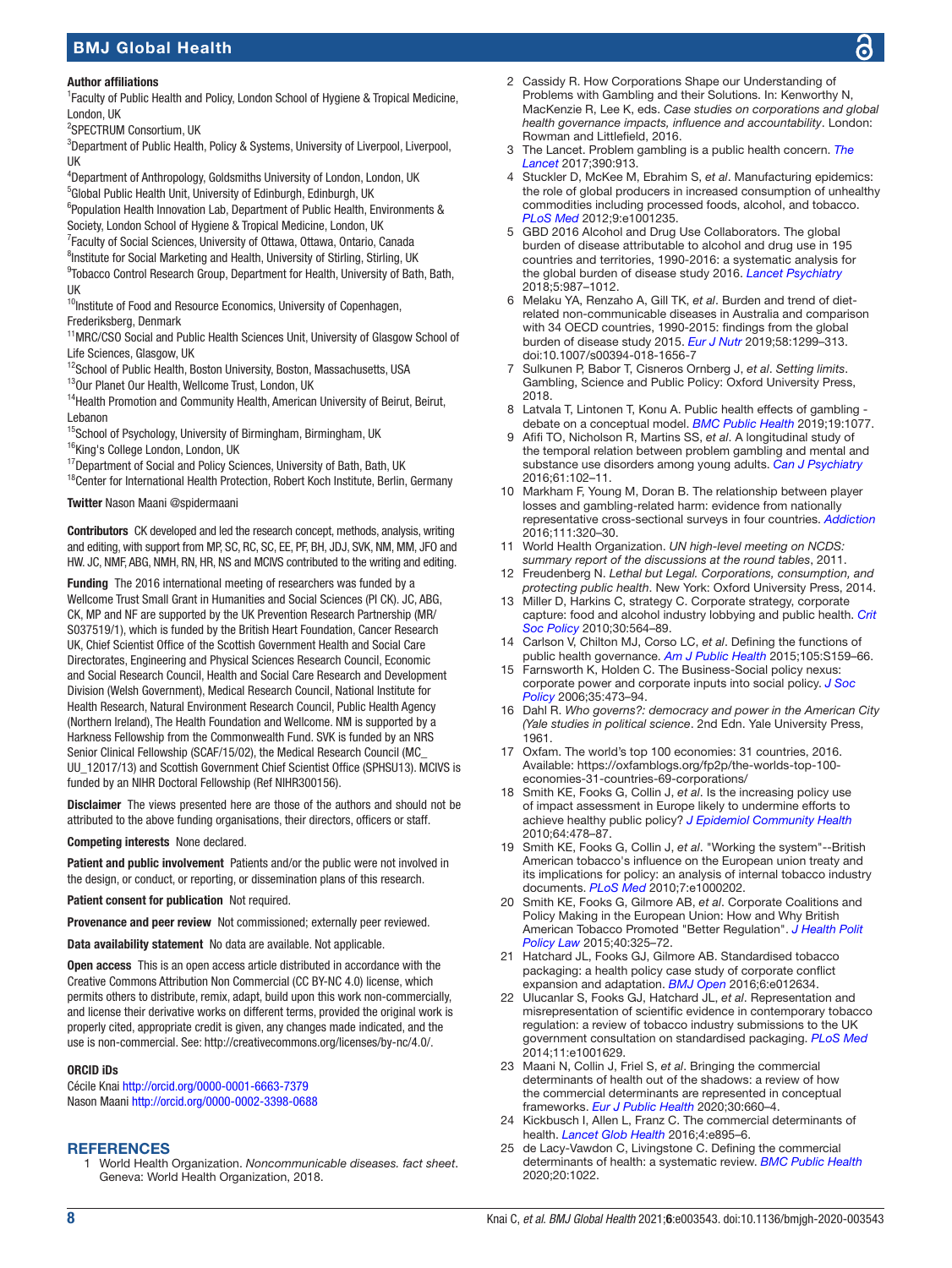- <span id="page-8-0"></span>26 Collin J, Plotnikova E, Hill S. One unhealthy commodities industry? understanding links across tobacco, alcohol and ultra-processed food manufacturers and their implications for tobacco control and the SDGS. *[Tob Induc Dis](http://dx.doi.org/10.18332/tid/83806)* 2018;16:A80.
- 27 Hilton S, Buckton CH, Henrichsen T, *et al*. Policy congruence and advocacy strategies in the discourse networks of minimum unit pricing for alcohol and the soft drinks industry levy. *[Addiction](http://dx.doi.org/10.1111/add.15068)* 2020;115:2303–14.
- <span id="page-8-1"></span>28 Lee BY, Bartsch SM, Mui Y, *et al*. A systems approach to obesity. *[Nutr Rev](http://dx.doi.org/10.1093/nutrit/nuw049)* 2017;75:94–106.
- <span id="page-8-2"></span>29 Rutter H, Savona N, Glonti K, *et al*. The need for a complex systems model of evidence for public health. *[Lancet](http://dx.doi.org/10.1016/S0140-6736(17)31267-9)* 2017;390:2602–4.
- <span id="page-8-3"></span>30 Midgley G. Systemic intervention for public health. *[Am J Public](http://dx.doi.org/10.2105/AJPH.2005.067660)  [Health](http://dx.doi.org/10.2105/AJPH.2005.067660)* 2006;96:466–72.
- <span id="page-8-35"></span>31 Knai C, Petticrew M, Mays N, *et al*. Systems thinking as a framework for analyzing commercial determinants of health. *[Milbank Q](http://dx.doi.org/10.1111/1468-0009.12339)* 2018;96:472–98.
- <span id="page-8-4"></span>32 Knai C. *End of grant report. Wellcome Trust, Small Grant, Society and Ethics Meeting, "Evaluation of the Public Health Responsibility Deal in England: A conference for knowledge translation and exchange"*, 2016.
- <span id="page-8-5"></span>33 Cassidy R, Loussouarn C, Pisac A. Fair game: producing gambling research. The Goldsmiths report, 2013. Available: [http://www.gold.](http://www.gold.ac.uk/media/documents-by-section/departments/anthropology/Fair-Game-Web-Final.pdf) [ac.uk/media/documents-by-section/departments/anthropology/](http://www.gold.ac.uk/media/documents-by-section/departments/anthropology/Fair-Game-Web-Final.pdf) [Fair-Game-Web-Final.pdf](http://www.gold.ac.uk/media/documents-by-section/departments/anthropology/Fair-Game-Web-Final.pdf)
- 34 Thomas SL, David J, Randle M, *et al*. Gambling advocacy: lessons from tobacco, alcohol and junk food. *[Aust N Z J Public Health](http://dx.doi.org/10.1111/1753-6405.12410)* 2016;40:211–7.
- 35 Dorfman L, Cheyne A, Friedman LC, *et al*. Soda and tobacco industry corporate social responsibility campaigns: how do they compare? *[PLoS Med](http://dx.doi.org/10.1371/journal.pmed.1001241)* 2012;9:e1001241.
- 36 Smith K, Dorfman L, Freudenberg N, *et al*. Tobacco, alcohol, and processed food industries – why do public health practitioners view them so differently? *[Front Public Health](http://dx.doi.org/10.3389/fpubh.2016.00064)* 2016;4.
- 37 Knai C, James L, Petticrew M, *et al*. An evaluation of a publicprivate partnership to reduce artificial trans fatty acids in England, 2011-16. *[Eur J Public Health](http://dx.doi.org/10.1093/eurpub/ckx002)* 2017;27:605–8.
- <span id="page-8-7"></span>38 Savell E, Fooks G, Gilmore AB. How does the alcohol industry attempt to influence marketing regulations? A systematic review. *[Addiction](http://dx.doi.org/10.1111/add.13048)* 2016;111:18–32.
- <span id="page-8-8"></span>39 Savell E, Gilmore AB, Fooks G. How does the tobacco industry attempt to influence marketing regulations? A systematic review. *[PLoS One](http://dx.doi.org/10.1371/journal.pone.0087389)* 2014;9:e87389.
- <span id="page-8-37"></span>40 Mialon M, Swinburn B, Sacks G. A proposed approach to systematically identify and monitor the corporate political activity of the food industry with respect to public health using publicly available information. *[Obes Rev](http://dx.doi.org/10.1111/obr.12289)* 2015;16:519–30.
- 41 Hawkins B, Holden C, Eckhardt J, *et al*. Reassessing policy paradigms: a comparison of the global tobacco and alcohol industries. *[Glob Public Health](http://dx.doi.org/10.1080/17441692.2016.1161815)* 2018;13:1–19.
- <span id="page-8-6"></span>42 Hillman AJ, Keim GD, Schuler D. Corporate political activity: a review and research agenda. *[J Manage](http://dx.doi.org/10.1016/j.jm.2004.06.003)* 2004;30:837–57.
- <span id="page-8-36"></span>43 Ulucanlar S, Fooks GJ, Gilmore AB. The policy Dystopia model: an interpretive analysis of tobacco industry political activity. *[PLoS Med](http://dx.doi.org/10.1371/journal.pmed.1002125)* 2016;13:e1002125.
- 44 Hancock L, Ralph N, Martino FP. Applying corporate political activity (Cpa) analysis to Australian gambling industry submissions against regulation of television sports betting advertising. *[PLoS](http://dx.doi.org/10.1371/journal.pone.0205654)  [One](http://dx.doi.org/10.1371/journal.pone.0205654)* 2018;13:e0205654.
- <span id="page-8-9"></span>45 Scott C, Hawkins B, Knai C. Food and beverage product reformulation as a corporate political strategy. *[Soc Sci Med](http://dx.doi.org/10.1016/j.socscimed.2016.11.020)* 2017;172:37–45.
- <span id="page-8-10"></span>46 Capewell S, Lloyd-Williams F. The role of the food industry in health: lessons from tobacco? *[Br Med Bull](http://dx.doi.org/10.1093/bmb/ldy002)* 2018;125:131–43.
- 47 Bond L, Daube M, Chikritzhs T. Selling addictions: similarities in approaches between big tobacco and big booze. *[Australas Med J](http://dx.doi.org/10.4066/AMJ.2010.363)* 2010;3:325–32.
- 48 Bond L, Daube M, Chikritzhs T. Access to Confidential Alcohol Industry Documents: From 'Big Tobacco' to 'Big Booze'. *[Australas](http://dx.doi.org/10.4066/AMJ.2009.43)  [Med J](http://dx.doi.org/10.4066/AMJ.2009.43)* 2009;1:1–26.
- 49 Collin J. Tobacco control, global health policy and development: towards policy coherence in global governance. *[Tob Control](http://dx.doi.org/10.1136/tobaccocontrol-2011-050418)* 2012;21:274–80.
- <span id="page-8-11"></span>50 Nguyen KH, Glantz SA, Palmer CN, *et al*. Tobacco industry involvement in children's sugary drinks market. *[BMJ](http://dx.doi.org/10.1136/bmj.l736)* 2019;364:l736.
- <span id="page-8-12"></span>51 Moodie R, Stuckler D, Monteiro C, *et al*. Profits and pandemics: prevention of harmful effects of tobacco, alcohol, and ultraprocessed food and drink industries. *[Lancet](http://dx.doi.org/10.1016/S0140-6736(12)62089-3)* 2013;381:670–9.
- <span id="page-8-13"></span>52 IOGT International. Tobacco giant Altria gains profits from ab InBev, 2017. Available: [http://iogt.org/news/2017/08/26/tobacco-giant](http://iogt.org/news/2017/08/26/tobacco-giant-altria-gains-profits-ab-inbev/)[altria-gains-profits-ab-inbev/](http://iogt.org/news/2017/08/26/tobacco-giant-altria-gains-profits-ab-inbev/)
- 53 Institute of Alcohol Studies. Constituency building, 2017. Available: [http://www.ias.org.uk/Alcohol-knowledge-centre/The-alcohol](http://www.ias.org.uk/Alcohol-knowledge-centre/The-alcohol-industry/Factsheets/Constituency-building.aspx#_edn12)[industry/Factsheets/Constituency-building.aspx#\\_edn12](http://www.ias.org.uk/Alcohol-knowledge-centre/The-alcohol-industry/Factsheets/Constituency-building.aspx#_edn12)
- <span id="page-8-14"></span>54 Reuters. Stocks - Anheuser Busch Inbev NV (ABI.BR)". Reuters Business. Thomson Reuters, 2017. Available: [https://uk.reuters.](https://uk.reuters.com/business/stocks/overview/ABI.BR) [com/business/stocks/overview/ABI.BR](https://uk.reuters.com/business/stocks/overview/ABI.BR)
- <span id="page-8-15"></span>55 Altria. Altria to make growth investment in Cronos group, 2018. Available:<http://investor.altria.com/file/Index?KeyFile=396027308>
- <span id="page-8-16"></span>56 Sweet M. The unhealthy trifecta: tobacco, alcohol and gambling industries, 2012. Available: [https://blogs.crikey.com.au/croakey/](https://blogs.crikey.com.au/croakey/2012/04/19/the-unhealthy-trifecta-tobacco-alcohol-and-gambling-industries/) [2012/04/19/the-unhealthy-trifecta-tobacco-alcohol-and-gambling](https://blogs.crikey.com.au/croakey/2012/04/19/the-unhealthy-trifecta-tobacco-alcohol-and-gambling-industries/)[industries/](https://blogs.crikey.com.au/croakey/2012/04/19/the-unhealthy-trifecta-tobacco-alcohol-and-gambling-industries/)
- <span id="page-8-17"></span>57 Mizruchi MS. What do Interlocks do? an analysis, critique, and assessment of research on interlocking Directorates. *[Annu Rev](http://dx.doi.org/10.1146/annurev.soc.22.1.271)  [Sociol](http://dx.doi.org/10.1146/annurev.soc.22.1.271)* 1996;22:271–98.
- 58 TobaccoTactics. Revolving door, 2019. Available: [https://](https://tobaccotactics.org/wiki/revolving-door-d79/) [tobaccotactics.org/wiki/revolving-door-d79/](https://tobaccotactics.org/wiki/revolving-door-d79/)
- <span id="page-8-18"></span>59 Transparency International. *Access all areas when EU politicians become lobbyists*, 2014.
- <span id="page-8-19"></span>60 WHO. *Diet, nutrition and the prevention of chronic diseases. technical report series 916*. Geneva: World Health Organization, 2003.
- <span id="page-8-20"></span>61 Briscoe A. *Letter from The Sugar Assocation in response to the WHO technical report 916 on "Diet, Nutrition and The Prevention of Chronic Disease": The Sugar Association*, 2003.
- <span id="page-8-21"></span>62 Aftenposten. Gro får kritikk for å være Pepsi-rådgiver (Gro get criticised for becoming an adviser to Pepsi), 2007. Available: [https://www.aftenposten.no/norge/i/6kOdo/Gro-far-kritikk-for-a](https://www.aftenposten.no/norge/i/6kOdo/Gro-far-kritikk-for-a-vare-Pepsi-radgiver)[vare-Pepsi-radgiver](https://www.aftenposten.no/norge/i/6kOdo/Gro-far-kritikk-for-a-vare-Pepsi-radgiver)
- <span id="page-8-22"></span>63 van der Eijk Y, Bero LA, Malone RE. Philip Morris Internationalfunded 'Foundation for a Smoke-Free World': analysing its claims of independence. *[Tob Control](http://dx.doi.org/10.1136/tobaccocontrol-2018-054278)* 2019;28:712–8.
- <span id="page-8-23"></span>64 Miller D, Harkins C. Revolving doors and alcohol policy: a cautionary tale, 2013. Available: [https://www.alicerap.eu/blog/120](https://www.alicerap.eu/blog/120-revolving-doors-and-alcohol-policy-a-cautionary-tale.html) [revolving-doors-and-alcohol-policy-a-cautionary-tale.html](https://www.alicerap.eu/blog/120-revolving-doors-and-alcohol-policy-a-cautionary-tale.html)
- <span id="page-8-24"></span>65 Department of Health. The public health responsibility deal, 2014. Available:<https://responsibilitydeal.dh.gov.uk/>
- <span id="page-8-25"></span>66 Knai C, Petticrew M, Durand MA, *et al*. The public health responsibility deal: has a public-private partnership brought about action on alcohol reduction? *[Addiction](http://dx.doi.org/10.1111/add.12892)* 2015;110:1217–25.
- 67 Knai C, Petticrew M, Douglas N, *et al*. The public health responsibility deal: using a Systems-Level analysis to understand the lack of impact on alcohol, food, physical activity, and workplace health Sub-Systems. *[Int J Environ Res Public Health](http://dx.doi.org/10.3390/ijerph15122895)* 2018;15:2895.
- <span id="page-8-26"></span>68 Watson E. Chobani hires man behing MyPlate as senior director for nutrition & regulatory affairs, 2014. Available: [http://www.](http://www.foodnavigator-usa.com/People/Chobani-hires-Dr-Robert-Post-in-nutrition-regulatory-affairs-role) [foodnavigator-usa.com/People/Chobani-hires-Dr-Robert-Post-in](http://www.foodnavigator-usa.com/People/Chobani-hires-Dr-Robert-Post-in-nutrition-regulatory-affairs-role)[nutrition-regulatory-affairs-role](http://www.foodnavigator-usa.com/People/Chobani-hires-Dr-Robert-Post-in-nutrition-regulatory-affairs-role)
- <span id="page-8-27"></span>69 Nestle M. The revolving door: from CSPI to the sugar association? 2015. Available: [https://www.foodpolitics.com/2015/10/the](https://www.foodpolitics.com/2015/10/the-revolving-door-from-cspi-to-the-sugar-association/)[revolving-door-from-cspi-to-the-sugar-association/](https://www.foodpolitics.com/2015/10/the-revolving-door-from-cspi-to-the-sugar-association/)
- <span id="page-8-28"></span>70 Robertson NM, Sacks G, Miller PG. The revolving door between government and the alcohol, food and gambling industries in Australia. *[Public Health Res Pract](http://dx.doi.org/10.17061/phrp2931921)* 2019;29:e2931921.
- <span id="page-8-29"></span>71 Adams J, Jeopardy M. *Risks of accepting money from the alcohol, tobacco and gambling industries*. Cambridge: Cambridge University Press, 2016.
- 72 Jiang N, Ling P. Vested interests in addiction research and policy. alliance between tobacco and alcohol industries to shape public policy. *[Addiction](http://dx.doi.org/10.1111/add.12134)* 2013;108:852–64.
- <span id="page-8-30"></span>73 Basham P, Luik J. The social benefits of gambling. *[Economic](http://dx.doi.org/10.1111/j.1468-0270.2010.02041.x)  [Affairs](http://dx.doi.org/10.1111/j.1468-0270.2010.02041.x)* 2011;31:9–13.
- <span id="page-8-31"></span>74 Basham P, Luik J. A happy meal ban is nothing to SMILE about, 2010. Available: [http://www.spiked-online.com/newsite/article/](http://www.spiked-online.com/newsite/article/9871#.Vryp0FI8rQM) [9871#.Vryp0FI8rQM](http://www.spiked-online.com/newsite/article/9871#.Vryp0FI8rQM)
- 75 Basham P, Luik J. Is the obesity epidemic exaggerated? Yes. *[BMJ](http://dx.doi.org/10.1136/bmj.39458.480764.AD)* 2008;336:244.
- <span id="page-8-32"></span>76 Basham P, Luik J. *Displaying their ignorance on smoking*. Washington: Cato Institute, 2009. [https://www.cato.org/](https://www.cato.org/publications/commentary/displaying-their-ignorance-smoking) [publications/commentary/displaying-their-ignorance-smoking](https://www.cato.org/publications/commentary/displaying-their-ignorance-smoking)
- 77 Basham P. *An absence of tobacco evidence*. Washington: Cato Institute, 2009. [https://www.cato.org/publications/commentary/](https://www.cato.org/publications/commentary/absence-tobacco-evidence) [absence-tobacco-evidence](https://www.cato.org/publications/commentary/absence-tobacco-evidence)
- <span id="page-8-33"></span>78 Basham P, Luik J. Banning alcohol ads won't cure alcoholism. Spiked, 2009. Available: [https://www.spiked-online.com/2009/07/](https://www.spiked-online.com/2009/07/21/banning-alcohol-ads-wont-cure-alcoholism/) [21/banning-alcohol-ads-wont-cure-alcoholism/](https://www.spiked-online.com/2009/07/21/banning-alcohol-ads-wont-cure-alcoholism/)
- <span id="page-8-34"></span>Advertising Standards Authority. The CAP Code. The UK Code of Non-broadcast Advertising and Direct & Promotional Marketing.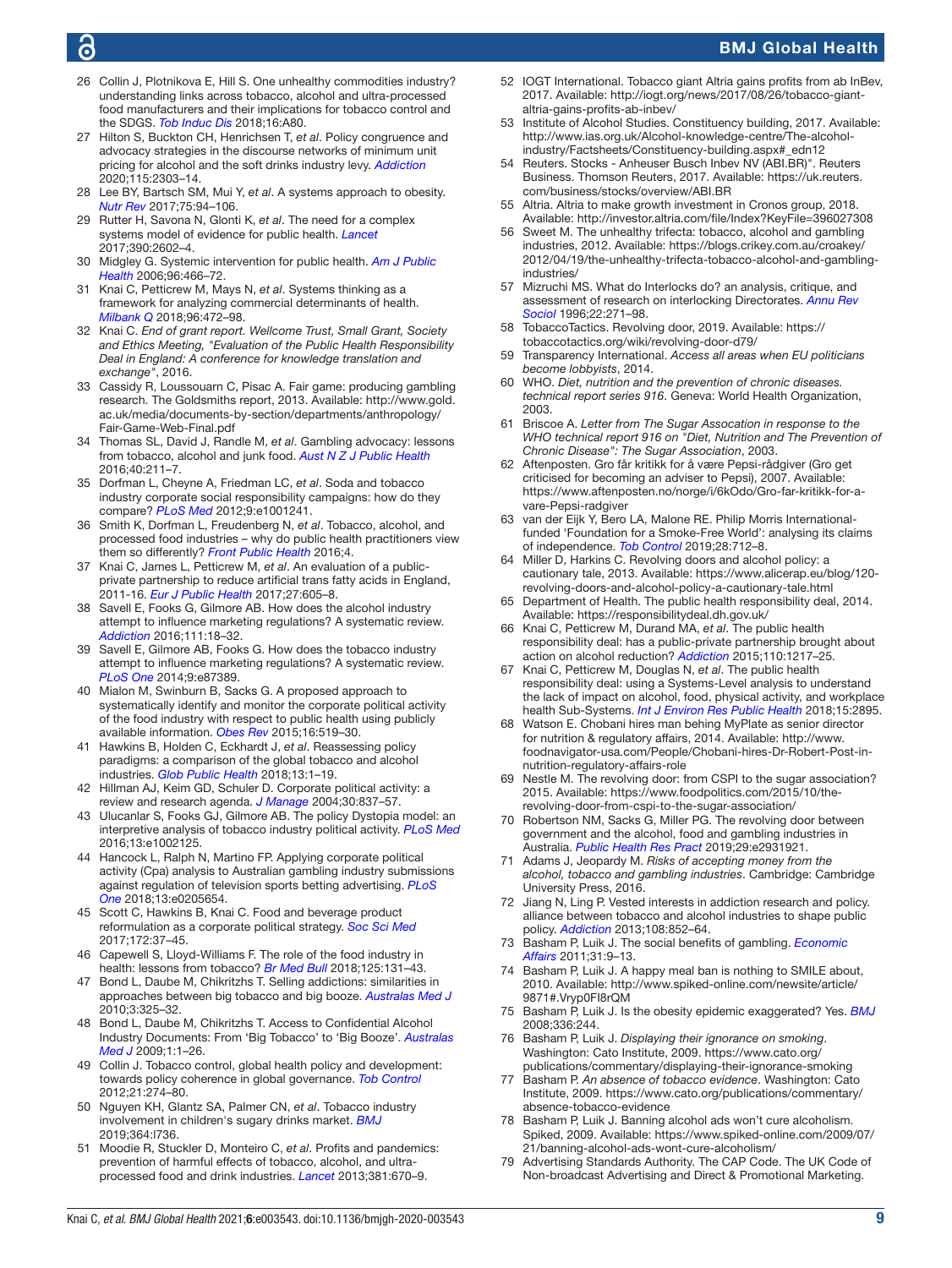Edition 12. V12.2.15, 2015. Available: [https://www.asa.org.uk/](https://www.asa.org.uk/asset/47EB51E7-028D-4509-AB3C0F4822C9A3C4/) [asset/47EB51E7-028D-4509-AB3C0F4822C9A3C4/](https://www.asa.org.uk/asset/47EB51E7-028D-4509-AB3C0F4822C9A3C4/)

- <span id="page-9-0"></span>80 AANA. AANA Wagering Advertising & Marketing Communication Code, 2016. Available: [http://aana.com.au/content/uploads/2016/](http://aana.com.au/content/uploads/2016/05/Wagering_Advertising_Marketing_Communications_Code.pdf) [05/Wagering\\_Advertising\\_Marketing\\_Communications\\_Code.pdf](http://aana.com.au/content/uploads/2016/05/Wagering_Advertising_Marketing_Communications_Code.pdf)
- <span id="page-9-1"></span>81 Dauvergne P, Lister J. *Eco-Business: a big-brand takeover of sustainability*. Cambridge: the MIT Press, 2013.
- 82 Portney K. *Sustainability*. Cambridge: The MIT Press, 2015.
- <span id="page-9-2"></span>83 Knight G, Smith J. The Global Compact and Its Critics: Activism, Power Relations, and Corporate Social Responsibility. In: *Discipline and punishment in global politics*. New York: Palgrave Macmillan, 2008.
- <span id="page-9-3"></span>84 International Game Technology. Ahead of the game. IGT sustainability report, 2020. Available: [https://www.igt.com/explore](https://www.igt.com/explore-igt/about-igt/global-responsibility/sustainability-report)[igt/about-igt/global-responsibility/sustainability-report](https://www.igt.com/explore-igt/about-igt/global-responsibility/sustainability-report)
- <span id="page-9-4"></span>85 Diageo. Water stewardship, 2020. Available: [http://www.diageo.](http://www.diageo.com/en-row/csr/environment/Pages/water-stewardship.aspx) [com/en-row/csr/environment/Pages/water-stewardship.aspx](http://www.diageo.com/en-row/csr/environment/Pages/water-stewardship.aspx)
- <span id="page-9-5"></span>86 Nestle company. Water policies and stewardship. our commitment: advocate for effective water policies and stewardship, 2020. Available: [http://www.nestle.com/csv/planet/](http://www.nestle.com/csv/planet/policy-stewardship) [policy-stewardship](http://www.nestle.com/csv/planet/policy-stewardship)
- <span id="page-9-6"></span>87 British American Tobacco. Sustainability, 2020. Available: [http://](http://www.bat.com/sustainability) [www.bat.com/sustainability](http://www.bat.com/sustainability)
- <span id="page-9-7"></span>88 SpiritsEUROPE. Position summary: the body of evidence policymaking and research, 2014. Available: [http://spirits.eu/files/22/cp.](http://spirits.eu/files/22/cp.as-050-2014-the-body-of-evidence.pdf) [as-050-2014-the-body-of-evidence.pdf](http://spirits.eu/files/22/cp.as-050-2014-the-body-of-evidence.pdf)
- <span id="page-9-8"></span>89 Knai C, Gilmore A, Lock K, *et al*. Public health research funding: independence is important. *[The Lancet](http://dx.doi.org/10.1016/S0140-6736(09)62063-8)* 2010;376:75–7.
- <span id="page-9-9"></span>90 Bero LA. Tobacco industry manipulation of research. *[Public Health](http://dx.doi.org/10.1177/003335490512000215)  [Rep](http://dx.doi.org/10.1177/003335490512000215)* 2005;120:200–8.
- <span id="page-9-10"></span>91 Duke University School of Medicine. R.J. Reynolds Professor of medicine, 2020. Available: [https://medicine.duke.edu/faculty/mary](https://medicine.duke.edu/faculty/mary-e-klotman-md)[e-klotman-md](https://medicine.duke.edu/faculty/mary-e-klotman-md)
- <span id="page-9-11"></span>92 Justice A. Spirits producers sponsor Harvard professorship, 2015. Available: [https://alcoholjustice.org/watchdogging-2/in-the](https://alcoholjustice.org/watchdogging-2/in-the-doghouse/1154-spirits-producers-sponsor-harvard-professorship)[doghouse/1154-spirits-producers-sponsor-harvard-professorship](https://alcoholjustice.org/watchdogging-2/in-the-doghouse/1154-spirits-producers-sponsor-harvard-professorship)
- <span id="page-9-12"></span>93 Oreskes N, Conway E. *Merchants of doubt*. Bloomsbury US, 2010. 94 Michaels D. *Doubt is Their Product: How Industry's Assault on*
- *Science Threatens Your Health*. 1st ed. Oxford University Press, 2008. 95 Petticrew M, Katikireddi SV, Knai C, *et al*. 'Nothing can be done
- <span id="page-9-22"></span>until everything is done': the use of complexity arguments by food, beverage, alcohol and gambling industries. *[J Epidemiol Community](http://dx.doi.org/10.1136/jech-2017-209710)  [Health](http://dx.doi.org/10.1136/jech-2017-209710)* 2017;71:jech-2017-209710–83.
- 96 Savona N, Thompson C, Smith D, *et al*. 'Complexity' as a rhetorical smokescreen for UK public health inaction on diet. *[Crit Public](http://dx.doi.org/10.1080/09581596.2020.1755421)  [Health](http://dx.doi.org/10.1080/09581596.2020.1755421)* 2020;13:1–11.
- <span id="page-9-28"></span>97 McCambridge J, Mialon M, Hawkins B. Alcohol industry involvement in policymaking: a systematic review. *[Addiction](http://dx.doi.org/10.1111/add.14216)* 2018;113:1571–84.
- 98 Moodie R, Stuckler D, Monteiro C, *et al*. Profits and pandemics: prevention of harmful effects of tobacco, alcohol, and ultra-processed food and drink industries. *[The Lancet](http://dx.doi.org/10.1016/S0140-6736(12)62089-3)* 2013;381:670–9.
- 99 Gilmore AB, Savell E, Collin J. Public health, corporations and the new responsibility deal: promoting partnerships with vectors of disease? *[J Public Health](http://dx.doi.org/10.1093/pubmed/fdr008)* 2011;33:2–4.
- 100 Wiist W. *The bottom line or public health: tactics corporations use to influence health and health policy, and what we can do to counter them*. Oxford University Press, 2010.
- 101 Suzuki E, Moon S, Kenworthy N, *et al*. Informal channels of corporate influence on global health policymaking: A mapping of strategies across four industries. In: *Case studies on corporations and global health governance*. Lanham, MD: Rowman and Littlefield, 2016.
- 102 Paichadze N, Werbick M, Ndebele P, *et al*. Commercial determinants of health: a proposed research agenda. *[Int J Public](http://dx.doi.org/10.1007/s00038-020-01445-9)  [Health](http://dx.doi.org/10.1007/s00038-020-01445-9)* 2020;65:1147–9.
- <span id="page-9-23"></span>103 Rutter H, Savona N, Glonti K, *et al*. The need for a complex systems model of evidence for public health. *[The Lancet](http://dx.doi.org/10.1016/S0140-6736(17)31267-9)* 2017;390:2602–4.
- <span id="page-9-24"></span>104 Holder H. *Alcohol and the Community : a Systems Approach to Prevention*. Cambridge University Press, 1998.
- 105 Petticrew M, Shemilt I, Lorenc T, *et al*. Alcohol advertising and public health: systems perspectives versus narrow perspectives. *[J](http://dx.doi.org/10.1136/jech-2016-207644)  [Epidemiol Community Health](http://dx.doi.org/10.1136/jech-2016-207644)* 2017;71:308–12.
- <span id="page-9-25"></span>106 Arnold RD, Wade JP. A definition of systems thinking: a systems approach. *[Procedia Comput Sci](http://dx.doi.org/10.1016/j.procs.2015.03.050)* 2015;44:669–78.
- <span id="page-9-26"></span>107 Petticrew M, Knai C, Thomas J, *et al*. Implications of a complexity perspective for systematic reviews and Guideline development in health decision making. *[BMJ Glob Health](http://dx.doi.org/10.1136/bmjgh-2018-000899)* 2019;4:e000899.
- <span id="page-9-27"></span>108 Weishaar H, Amos A, Collin J. Best of enemies: using social network analysis to explore a policy network in European smokefree policy. *[Soc Sci Med](http://dx.doi.org/10.1016/j.socscimed.2015.03.045)* 2015;133:85–92.
- <span id="page-9-31"></span>109 UK Health Forum. *Improving health through better governance – strengthening the governance of diet and nutrition partnerships for the prevention of chronic diseases*, 2016.
- 110 ICARA. *International Confederation for Alcohol, Tobacco & Other Drug Research Associations Guidelines on the Management of Relationships with Organizations with Vested Interests*, 2019.
- 111 Grundy Q, Dunn AG, Bero L. Improving researchers' conflict of interest declarations. *[BMJ](http://dx.doi.org/10.1136/bmj.m422)* 2020;2:m422.
- 112 Grundy Q, Mayes C, Holloway K, *et al*. Conflict of interest as ethical shorthand: understanding the range and nature of "nonfinancial conflict of interest" in biomedicine. *[J Clin Epidemiol](http://dx.doi.org/10.1016/j.jclinepi.2019.12.014)* 2020;120:1–7.
- <span id="page-9-29"></span>113 Marks J. *The perils of partnership. industry influence, institutional integrity, and public health*. Oxford University Press, 2019.
- <span id="page-9-30"></span>114 Ralston R, Hil SE, da Silva Gomes F, *et al*. Towards preventing and managing conflict of interest in nutrition policy? an analysis of submissions to a consultation on a draft who tool. *[Int J Health](http://dx.doi.org/10.34172/ijhpm.2020.52)  [Policy Manag](http://dx.doi.org/10.34172/ijhpm.2020.52)* 2020. doi:10.34172/ijhpm.2020.52. [Epub ahead of print: 21 Apr 2020].
- 115 Nestle M. Corporate funding of nutrition research and unjustified Conclusions—Reply. *[JAMA Intern Med](http://dx.doi.org/10.1001/jamainternmed.2016.0909)* 2016;176:717–8.
- 116 Bes-Rastrollo M, Schulze MB, Ruiz-Canela M, *et al*. Financial conflicts of interest and reporting bias regarding the association between sugar-sweetened beverages and weight gain: a systematic review of systematic reviews. *[PLoS Med](http://dx.doi.org/10.1371/journal.pmed.1001578)* 2013;10:e1001578.
- 117 Grüning T, Gilmore AB, McKee M. Tobacco industry influence on science and scientists in Germany. *[Am J Public Health](http://dx.doi.org/10.2105/AJPH.2004.061507)* 2006;96:20–32.
- 118 Babor TF, Miller PG, McCarthyism MPG. McCarthyism, conflict of interest and *Addiction* 's new transparency declaration procedures. *[Addiction](http://dx.doi.org/10.1111/add.12384)* 2014;109:341–4.
- 119 Katz D, Caplan AL, Merz JF. All gifts large and small: toward an understanding of the ethics of pharmaceutical industry gift-giving. *[Am J Bioeth](http://dx.doi.org/10.1162/15265160360706552)* 2003;3:39–46.
- 120 Delfabbro P, King D. *Gambling is not a capitalist conspiracy: critical commentary of literature on the 'industry state gambling complex'*, 2017.
- <span id="page-9-32"></span>121 Hawkins B, Parkhurst J. The 'good governance' of evidence in health policy. *[Evid Policy](http://dx.doi.org/10.1332/174426415X14430058455412)* 2016;12:575–92.
- <span id="page-9-33"></span>122 Cairney P. *The politics of evidence-based policy making*. Springer, 2016.
- 123 Cairney P. A 'Multiple Lenses' Approach to Policy Change: The Case of Tobacco Policy in the UK. *[British Politics](http://dx.doi.org/10.1057/palgrave.bp.4200039)* 2007;2:45–68.
- 124 Weishaar H, Amos A, Collin J. Capturing complexity: mixing methods in the analysis of a European tobacco control policy network. *[Int J Soc Res Methodol](http://dx.doi.org/10.1080/13645579.2014.897851)* 2015;18:175–92.
- <span id="page-9-34"></span>125 Scott S, Muir C, Stead M, *et al*. Exploring the links between unhealthy eating behaviour and heavy alcohol use in the social, emotional and cultural lives of young adults (aged 18-25): a qualitative research study. *[Appetite](http://dx.doi.org/10.1016/j.appet.2019.104449)* 2020;144:104449.
- <span id="page-9-13"></span>126 CCF. The center for consumer freedom, 2020. Available: [https://](https://www.consumerfreedom.com/) [www.consumerfreedom.com/](https://www.consumerfreedom.com/)
- <span id="page-9-14"></span>127 ILSI. International life sciences Institute, annual report 2019, 2020. Available: [https://ilsiweb.s3.amazonaws.com/ilsi/wp-content/](https://ilsiweb.s3.amazonaws.com/ilsi/wp-content/uploads/2020/01/AR/index.html#18) [uploads/2020/01/AR/index.html#18](https://ilsiweb.s3.amazonaws.com/ilsi/wp-content/uploads/2020/01/AR/index.html#18)
- <span id="page-9-15"></span>128 Minton M. Cdc alcohol and pregnancy scare tactics Backfire. competitive enterprise Institute, 2016. Available: [https://cei.org/](https://cei.org/blog/cdc-alcohol-and-pregnancy-scare-tactics-backfire) [blog/cdc-alcohol-and-pregnancy-scare-tactics-backfire](https://cei.org/blog/cdc-alcohol-and-pregnancy-scare-tactics-backfire)
- <span id="page-9-16"></span>129 Gornall J. Under the influence. *BMJ* 2014;348:g1166.
- <span id="page-9-17"></span>130 Minton M. No sports betting should be a crime. Austin American statesman, competitive enterprise Institute, 2015. Available: [https://](https://cei.org/content/minton-no-sports-betting-should-be-crime) [cei.org/content/minton-no-sports-betting-should-be-crime](https://cei.org/content/minton-no-sports-betting-should-be-crime)
- <span id="page-9-18"></span>131 Steinberg A. Iowa.South Carolina: Evangelicals and Trump, 2016. Available: [http://www.huffingtonpost.com/arnold-steinberg/](http://www.huffingtonpost.com/arnold-steinberg/iowasouth-carolina-evange_b_9210648.html) [iowasouth-carolina-evange\\_b\\_9210648.html](http://www.huffingtonpost.com/arnold-steinberg/iowasouth-carolina-evange_b_9210648.html)
- <span id="page-9-19"></span>132 Stuckler D, Ruskin G, McKee M. Complexity and conflicts of interest statements: a case-study of emails exchanged between Coca-Cola and the principal Investigators of the International study of childhood obesity, lifestyle and the environment (ISCOLE). *[J](http://dx.doi.org/10.1057/s41271-017-0095-7)  [Public Health Policy](http://dx.doi.org/10.1057/s41271-017-0095-7)* 2018;39:49–56.
- <span id="page-9-20"></span>133 IARD. International alliance for responsible drinking, 2016. Available:<http://www.iard.org/>
- <span id="page-9-21"></span>134 Thomas A, Vasiliadis S, Deblaquiere J. Australian gambling research priorities. summary findings from consultations conducted by the Australian gambling research centre, 2015. Available: [https://aifs.gov.au/agrc/publications/australian-gambling-research](https://aifs.gov.au/agrc/publications/australian-gambling-research-priorities)[priorities](https://aifs.gov.au/agrc/publications/australian-gambling-research-priorities)